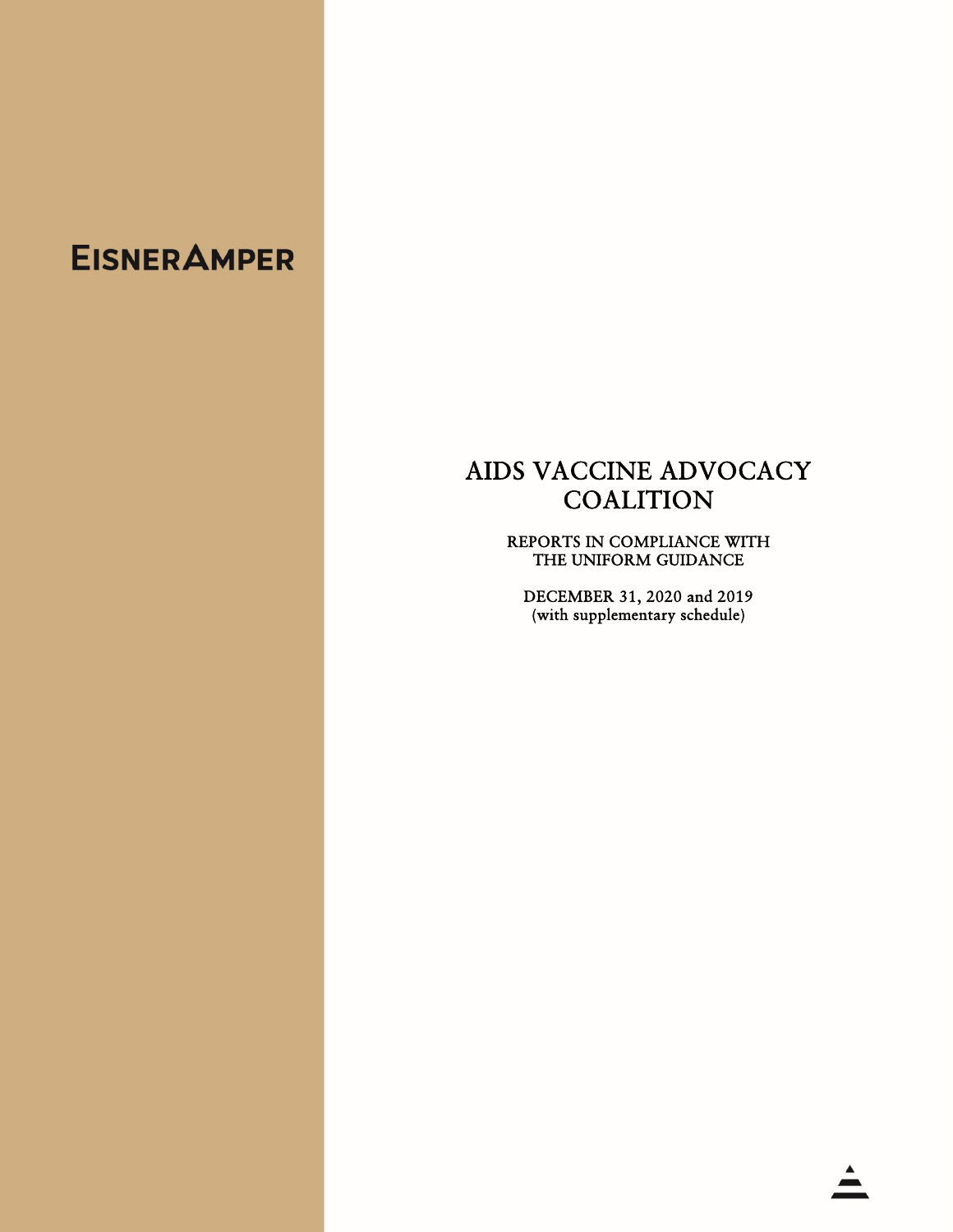### **Contents**

|                                                                                                                                                                                                                          | Page           |
|--------------------------------------------------------------------------------------------------------------------------------------------------------------------------------------------------------------------------|----------------|
| <b>Independent Auditors' Report</b>                                                                                                                                                                                      | $\mathbf 1$    |
| <b>Financial Statements and Compliance Reports</b>                                                                                                                                                                       |                |
| Statements of financial position as of December 31, 2020 and 2019                                                                                                                                                        | 3              |
| Statement of activities for the year ended December 31, 2020<br>(with summarized information for the year ended December 31, 2019)                                                                                       | 4              |
| Statement of activities for the year ended December 31, 2019                                                                                                                                                             | 5              |
| Statement of functional expenses for the year ended December 31, 2020<br>(with summarized information for the year ended December 31, 2019)                                                                              | 6              |
| Statement of functional expenses for the year ended December 31, 2019                                                                                                                                                    | $\overline{7}$ |
| Statements of cash flows for the years ended December 31, 2020 and 2019                                                                                                                                                  | 8              |
| Notes to financial Statements                                                                                                                                                                                            | 9              |
| Independent auditors' report on internal control over financial reporting and on<br>compliance and other matters based on an audit of financial statements<br>performed in accordance with Government Auditing Standards | 19             |
| Independent auditors' report on compliance for its major federal program and on<br>internal control over compliance required by the Uniform Guidance                                                                     | 21             |
| Schedule of findings and questioned costs for the year ended December 31, 2020                                                                                                                                           | 23             |
| <b>Supplementary Schedule</b>                                                                                                                                                                                            |                |
| Schedule of expenditures of federal awards for the year ended December 31, 2020                                                                                                                                          | 24             |
| Notes to schedule of expenditures of federal awards for the year ended December 31, 2020                                                                                                                                 | 25             |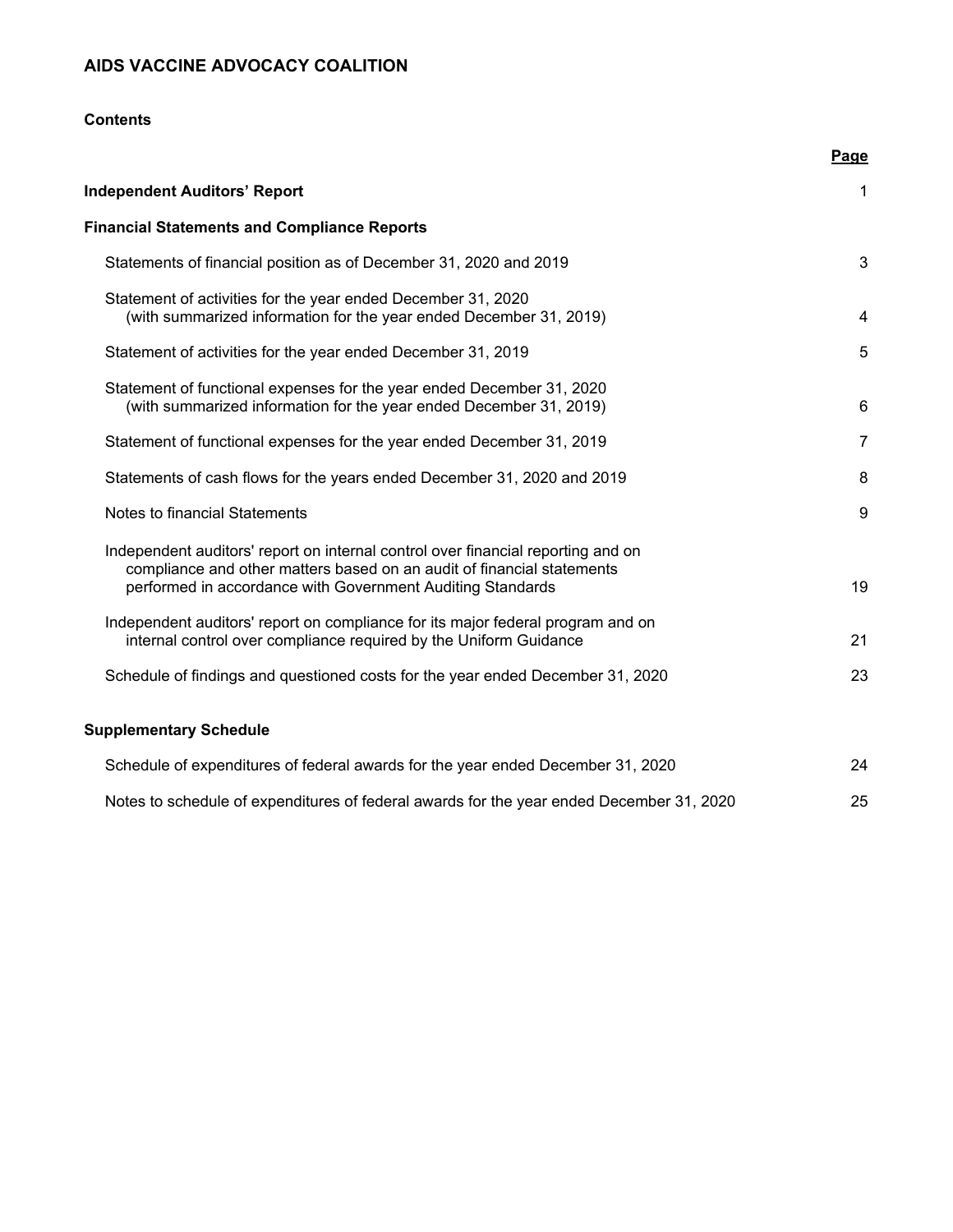#### **INDEPENDENT AUDITORS' REPORT**

Board of Directors AIDS Vaccine Advocacy Coalition

#### **Report on the Financial Statements**

We have audited the accompanying financial statements of AIDS Vaccine Advocacy Coalition ("AVAC"), which comprise of the statements of financial position as of December 31, 2020 and 2019, the related statements of activities, functional expenses, and cash flows for each of the years then ended, and the related notes to the financial statements.

#### *Management's Responsibility for the Financial Statements*

AVAC's management is responsible for the preparation and fair presentation of these financial statements in accordance with accounting principles generally accepted in the United States of America; this includes the design, implementation, and maintenance of internal control relevant to the preparation and fair presentation of financial statements that are free from material misstatement, whether due to fraud or error.

#### *Auditor's Responsibility*

Our responsibility is to express an opinion on these financial statements based on our audits. We conducted our audits in accordance with auditing standards generally accepted in the United States of America and the standards applicable to financial audits contained in *Government Auditing Standards,*  issued by the Comptroller General of the United States. Those standards require that we plan and perform the audit to obtain reasonable assurance about whether the financial statements are free from material misstatement.

An audit involves performing procedures to obtain evidence about the amounts and disclosures in the financial statements. The procedures selected depend on the auditor's judgment, including the assessment of the risks of material misstatement of the financial statements, whether due to fraud or error. In making those risk assessments, the auditor considers internal control relevant to the organization's preparation and fair presentation of the financial statements in order to design audit procedures that are appropriate in the circumstances, but not for the purpose of expressing an opinion on the effectiveness of the organization's internal control. Accordingly, we express no such opinion. An audit also includes evaluating the appropriateness of accounting policies used and the reasonableness of significant accounting estimates made by management, as well as evaluating the overall presentation of the financial statements.

We believe that the audit evidence we have obtained is sufficient and appropriate to provide a basis for our audit opinion.

#### *Opinion*

In our opinion, the financial statements referred to above present fairly, in all material respects, the financial position of AIDS Vaccine Advocacy Coalition as of December 31, 2020 and 2019, and the changes in its net assets and its cash flows for each of the years then ended, in accordance with accounting principles generally accepted in the United States of America.

"EisnerAmper" is the brand name under which EisnerAmper LLP and Eisner Advisory Group LLC provide professional services. EisnerAmper LLP and Eisner Advisory Group LLC are independently owned firms that practice in an alternative practice structure in accordance with the AICPA Code of Professional Conduct and applicable law, regulations and professional standards. EisnerAmper LLP is a licensed CPA firm that provides attest services, and Eisner Advisory Group LLC and its subsidiary entities provide tax and business consulting services. Eisner Advisory Group LLC and its subsidiary entities are not licensed CPA firms.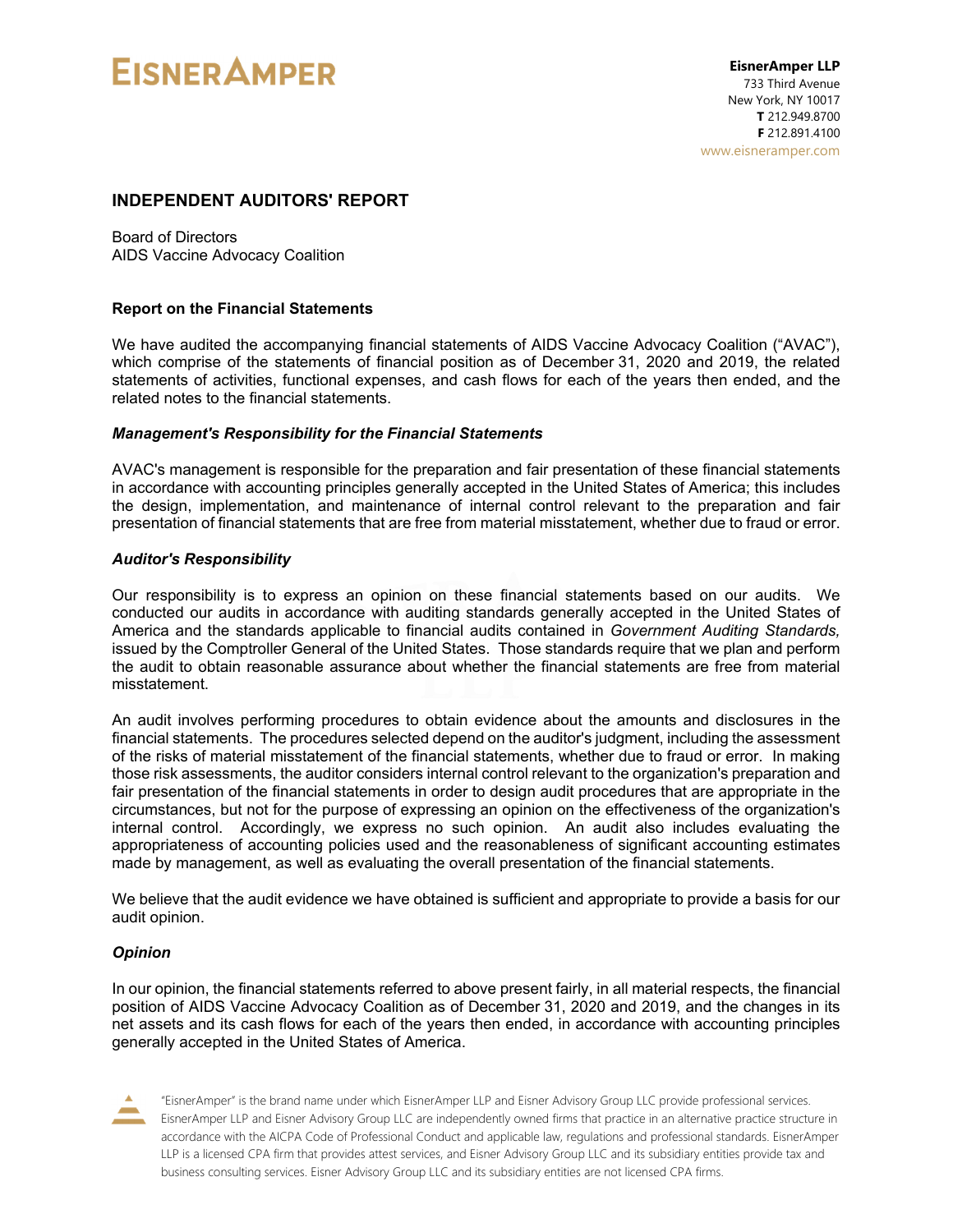#### *Other Matters - Report on Supplementary Schedule*

Our audits were conducted for the purpose of forming an opinion on the financial statements as a whole. The accompanying schedule of expenditures of federal awards is presented for purposes of additional analysis as required by *Title 2 U.S. Code of Federal Regulations Part 200, Uniform Administrative Requirements, Cost Principles, and Audit Requirements for Federal Awards,* is presented for purposes of additional analysis and is not a required part of the financial statements. Such information is the responsibility of management and was derived from, and relates directly to, the underlying accounting and other records used to prepare the financial statements. The information has been subjected to the auditing procedures applied in the audits of the financial statements and certain additional procedures, including comparing and reconciling such information directly to the underlying accounting and other records used to prepare the financial statements or to the financial statements themselves, and additional procedures in accordance with auditing standards generally accepted in the United States of America. In our opinion, the schedule of expenditures of federal awards is fairly stated in all material respects in relation to the financial statements as a whole.

#### **Other Reporting Required by Government Auditing Standards**

In accordance with *Government Auditing Standards*, we have also issued our report dated November 12, 2021, on our consideration of AVAC's internal control over financial reporting and on our tests of its compliance with certain provisions of laws, regulations, contracts and grant agreements, and other matters. The purpose of that report is to describe the scope of our testing of internal control over financial reporting and compliance and the results of that testing, and not to provide an opinion on the effectiveness of AVAC's internal control over financial reporting or on compliance. That report is an integral part of an audit performed in accordance with *Government Auditing Standards* in considering AVAC's internal control over financial reporting and compliance.

Eisnerfmper LLP

EISNERAMPER LLP New York, New York November 12, 2021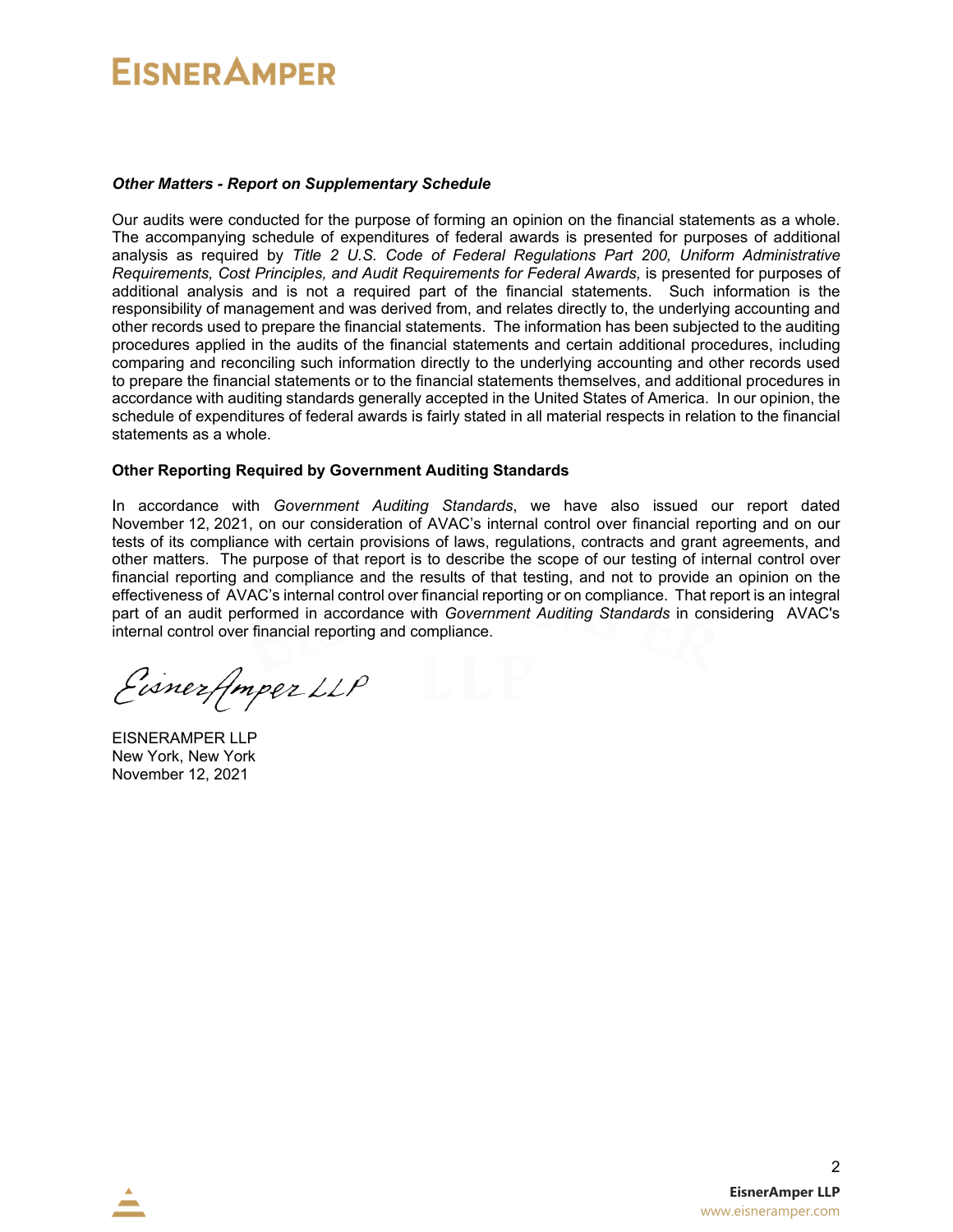#### **Statements of Financial Position**

|                                                             | December 31,     |                            |  |  |
|-------------------------------------------------------------|------------------|----------------------------|--|--|
|                                                             | 2020             | 2019                       |  |  |
| <b>ASSETS</b>                                               |                  |                            |  |  |
| Cash and cash equivalents                                   | $$5,828,712$ \$  | 4,719,231                  |  |  |
| Grants, contributions, and other receivables, net           | 3,590,400        | 7,120,724                  |  |  |
| Prepaid expenses and other assets                           | 107,310          | 88,091                     |  |  |
| Property and equipment, net                                 | 3.077            | 8,373                      |  |  |
|                                                             |                  | \$ 9,529,499 \$ 11,936,419 |  |  |
| <b>LIABILITIES AND NET ASSETS</b>                           |                  |                            |  |  |
| Liabilities:                                                |                  |                            |  |  |
| Accounts payable and accrued expenses                       | \$<br>520,642 \$ | 479,354                    |  |  |
| Grants payable                                              | 914,104          | 4,091,995                  |  |  |
| Deferred rent obligation                                    | 2.500            | 12,500                     |  |  |
| <b>Total liabilities</b>                                    | 1.437.246        | 4,583,849                  |  |  |
| Commitments, contingency and other uncertainty (see Note J) |                  |                            |  |  |
| Net assets:                                                 |                  |                            |  |  |
| Without donor restrictions                                  | (610.838)        | 70,647                     |  |  |
| With donor restrictions:                                    |                  |                            |  |  |
| Purpose restrictions                                        | 5,403,091        | 840,936                    |  |  |
| Time-restricted for future periods                          | 3.300.000        | 6,440,987                  |  |  |
| Total net assets with donor restrictions                    | 8.703.091        | 7,281,923                  |  |  |
| Total net assets                                            | 8.092.253        | 7,352,570                  |  |  |
|                                                             |                  | \$ 9,529,499 \$ 11,936,419 |  |  |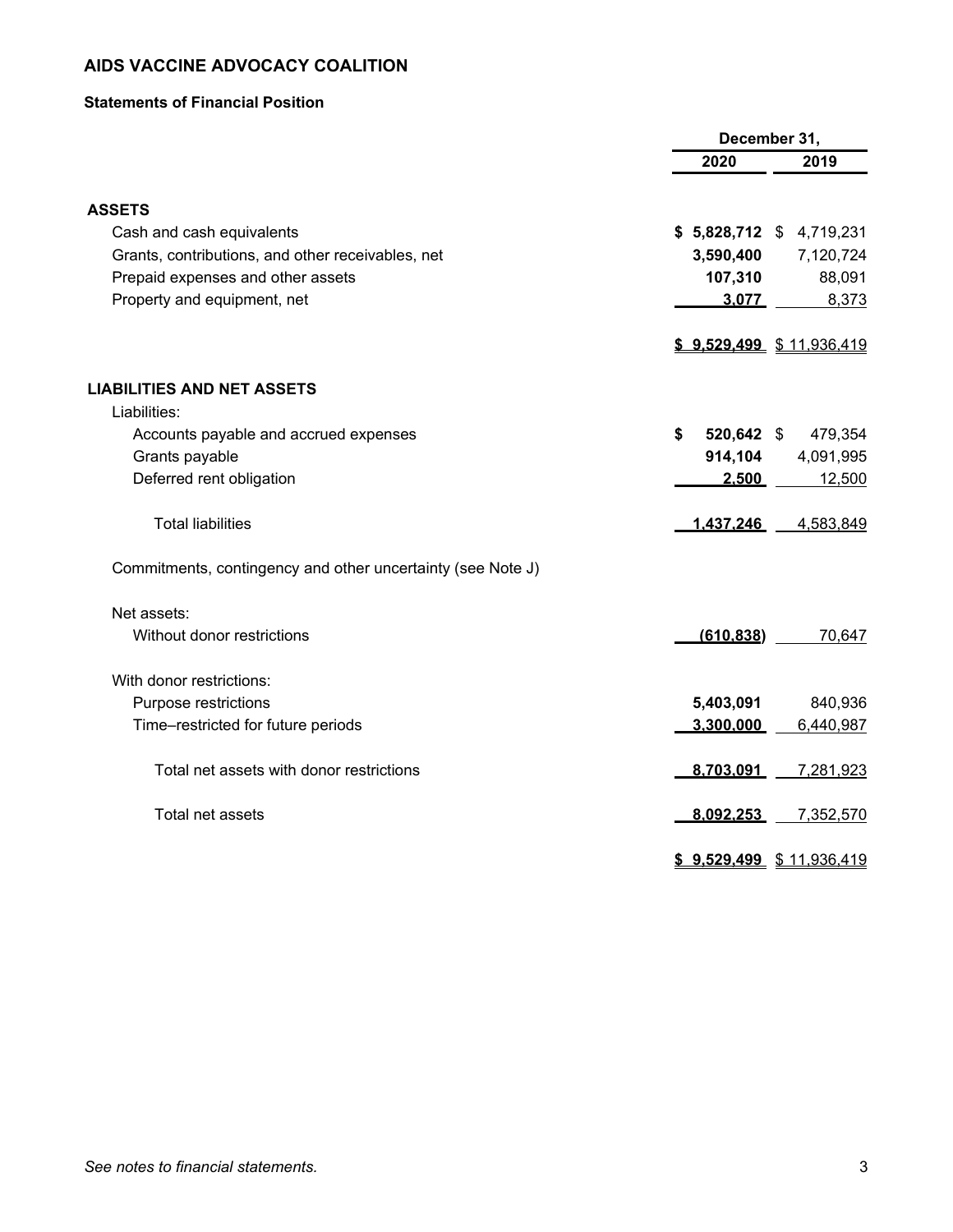#### **Statement of Activities**

**Year Ended December 31, 2020** 

(with summarized information for the year ended December 31, 2019)

|                                                                                                                                                                                                                                                                                     | <b>Without</b><br><b>Donor</b>                                                        | <b>With Donor</b>          | <b>Total</b>                                                                          |                                                                                      |  |  |  |
|-------------------------------------------------------------------------------------------------------------------------------------------------------------------------------------------------------------------------------------------------------------------------------------|---------------------------------------------------------------------------------------|----------------------------|---------------------------------------------------------------------------------------|--------------------------------------------------------------------------------------|--|--|--|
|                                                                                                                                                                                                                                                                                     | <b>Restrictions</b>                                                                   | <b>Restrictions</b>        | 2020                                                                                  | 2019                                                                                 |  |  |  |
| <b>Public support and revenue:</b><br>Grants and contributions<br>Interest income<br>Donated goods and services<br>Other income                                                                                                                                                     | \$<br>44,928<br>5,666<br>2,838<br>1.469                                               | \$12,169,693               | \$12,214,621<br>5,666<br>2,838<br>1.469                                               | \$12,038,972<br>22,495<br>44,535<br>2,503                                            |  |  |  |
| Total public support and revenue before net assets release from restrictions<br>Net assets released from restrictions                                                                                                                                                               | 54,901<br>10.748.525                                                                  | 12,169,693<br>(10.748.525) | 12,224,594                                                                            | 12,108,505                                                                           |  |  |  |
| Total public support and revenue                                                                                                                                                                                                                                                    | 10.803.426                                                                            | 1.421.168                  | 12.224.594                                                                            | 12,108,505                                                                           |  |  |  |
| <b>Expenses:</b><br>Program services:<br>Product introduction and access<br>Research engagement and preparedness<br>Implementation advocacy<br>Strengthening global advocacy networks<br>Policy data and analytics<br>Program management and coordination<br>Total program services | 3,813,778<br>1,812,600<br>1,606,811<br>1,102,795<br>447,037<br>1.045.938<br>9.828.959 |                            | 3,813,778<br>1,812,600<br>1,606,811<br>1,102,795<br>447,037<br>1.045.938<br>9.828.959 | 4,801,413<br>3,622,370<br>2,843,875<br>1,441,853<br>680,099<br>732,226<br>14,121,836 |  |  |  |
| Supporting services:<br>Finance and administration<br>Fundraising<br>Total supporting services                                                                                                                                                                                      | 1,639,573<br>16.379<br>1.655.952                                                      |                            | 1,639,573<br>16.379<br>1.655.952                                                      | 1,201,012<br>43,412<br>1,244,424                                                     |  |  |  |
| Total expenses                                                                                                                                                                                                                                                                      | 11.484.911                                                                            |                            | 11.484.911                                                                            | 15,366,260                                                                           |  |  |  |
| <b>Change in net assets</b><br>Net assets, beginning of the year                                                                                                                                                                                                                    | (681, 485)<br>70.647                                                                  | 1,421,168<br>7.281.923     | 739,683<br>7,352,570                                                                  | (3,257,755)<br>10,610,325                                                            |  |  |  |
| Net (deficit) assets, end of the year                                                                                                                                                                                                                                               | $(610, 838)$ \$                                                                       | 8,703,091                  | 8,092,253                                                                             | 7,352,570                                                                            |  |  |  |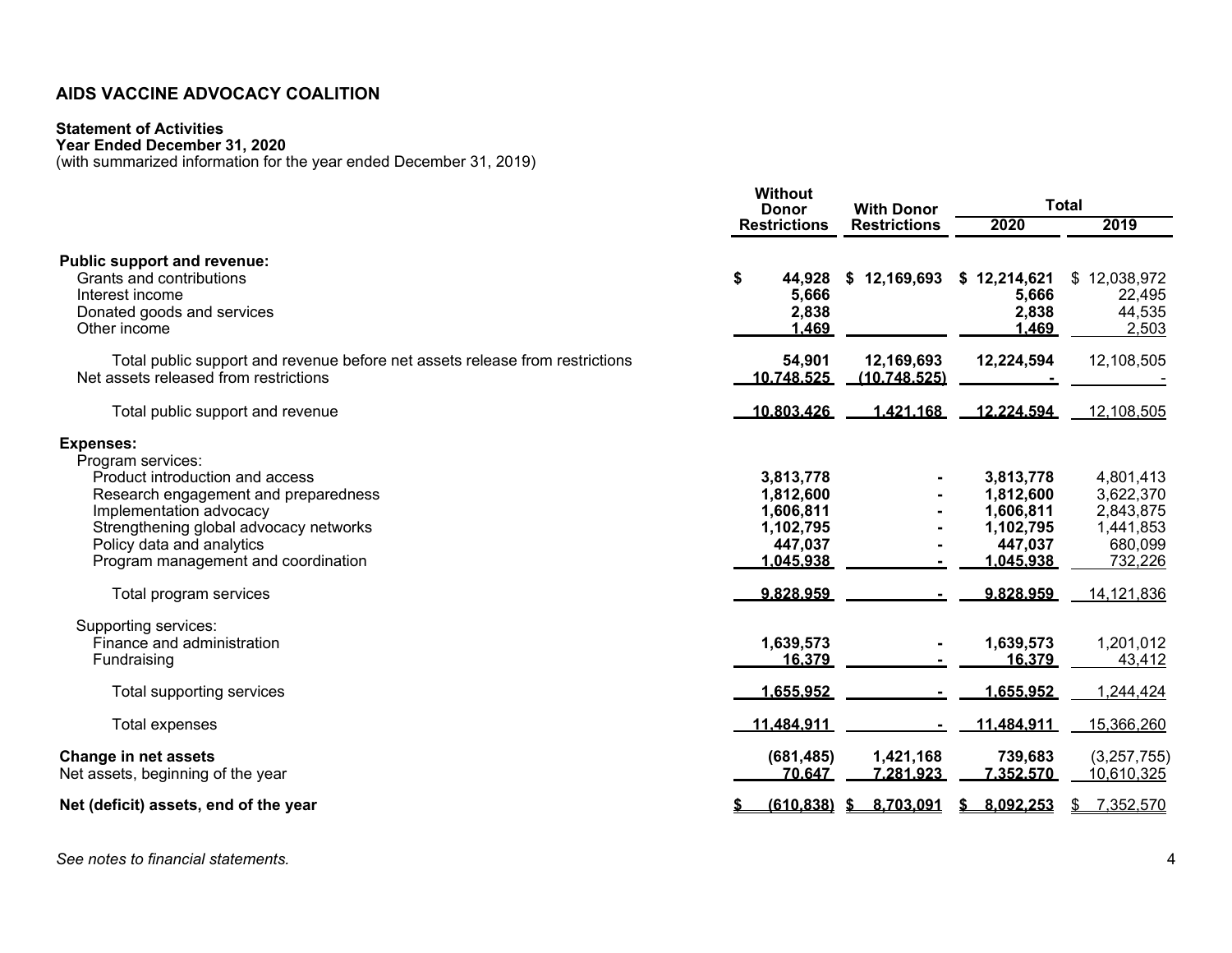#### **Statement of Activities Year Ended December 31, 2019**

|                                                    | <b>Without Donor</b><br><b>Restrictions</b> | <b>With Donor</b><br><b>Restrictions</b> | <b>Total</b>            |
|----------------------------------------------------|---------------------------------------------|------------------------------------------|-------------------------|
| <b>Public support and revenue:</b>                 |                                             |                                          |                         |
| Grants and contributions                           | \$<br>3,329,854                             | \$                                       | 8,709,118 \$ 12,038,972 |
| Interest income                                    | 22,495                                      |                                          | 22,495                  |
| Donated goods and services                         | 44,535                                      |                                          | 44,535                  |
| Other income                                       | 2,503                                       |                                          | 2,503                   |
| Total public support and revenue before net assets |                                             |                                          |                         |
| release from restrictions                          | 3,399,387                                   | 8,709,118                                | 12,108,505              |
| Net assets released from restrictions              | 12,474,812                                  | (12, 474, 812)                           |                         |
| Total public support and revenue                   | 15,874,199                                  | (3,765,694)                              | 12,108,505              |
| <b>Expenses:</b>                                   |                                             |                                          |                         |
| Program services:                                  |                                             |                                          |                         |
| Product introduction and access                    | 4,801,413                                   |                                          | 4,801,413               |
| Research engagement and preparedness               | 3,622,370                                   |                                          | 3,622,370               |
| Implementation advocacy                            | 2,843,875                                   |                                          | 2,843,875               |
| Strengthening global advocacy networks             | 1,441,853                                   |                                          | 1,441,853               |
| Policy data and analytics                          | 680,099                                     |                                          | 680,099                 |
| Program management and coordination                | 732,226                                     |                                          | 732,226                 |
| Total program services                             | 14, 121, 836                                |                                          | 14,121,836              |
| Supporting services:                               |                                             |                                          |                         |
| Finance and administration                         | 1,201,012                                   |                                          | 1,201,012               |
| Fundraising                                        | 43,412                                      |                                          | 43,412                  |
| Total supporting services                          | 1,244,424                                   |                                          | 1,244,424               |
| <b>Total expenses</b>                              | 15,366,260                                  |                                          | 15,366,260              |
| <b>Change in net assets</b>                        | 507,939                                     | (3,765,694)                              | (3,257,755)             |
| Net assets, beginning of the year                  | (437, 292)                                  | 11,047,617                               | 10,610,325              |
| Net assets, end of the year                        | \$<br>70,647 \$                             | 7,281,923 \$                             | 7,352,570               |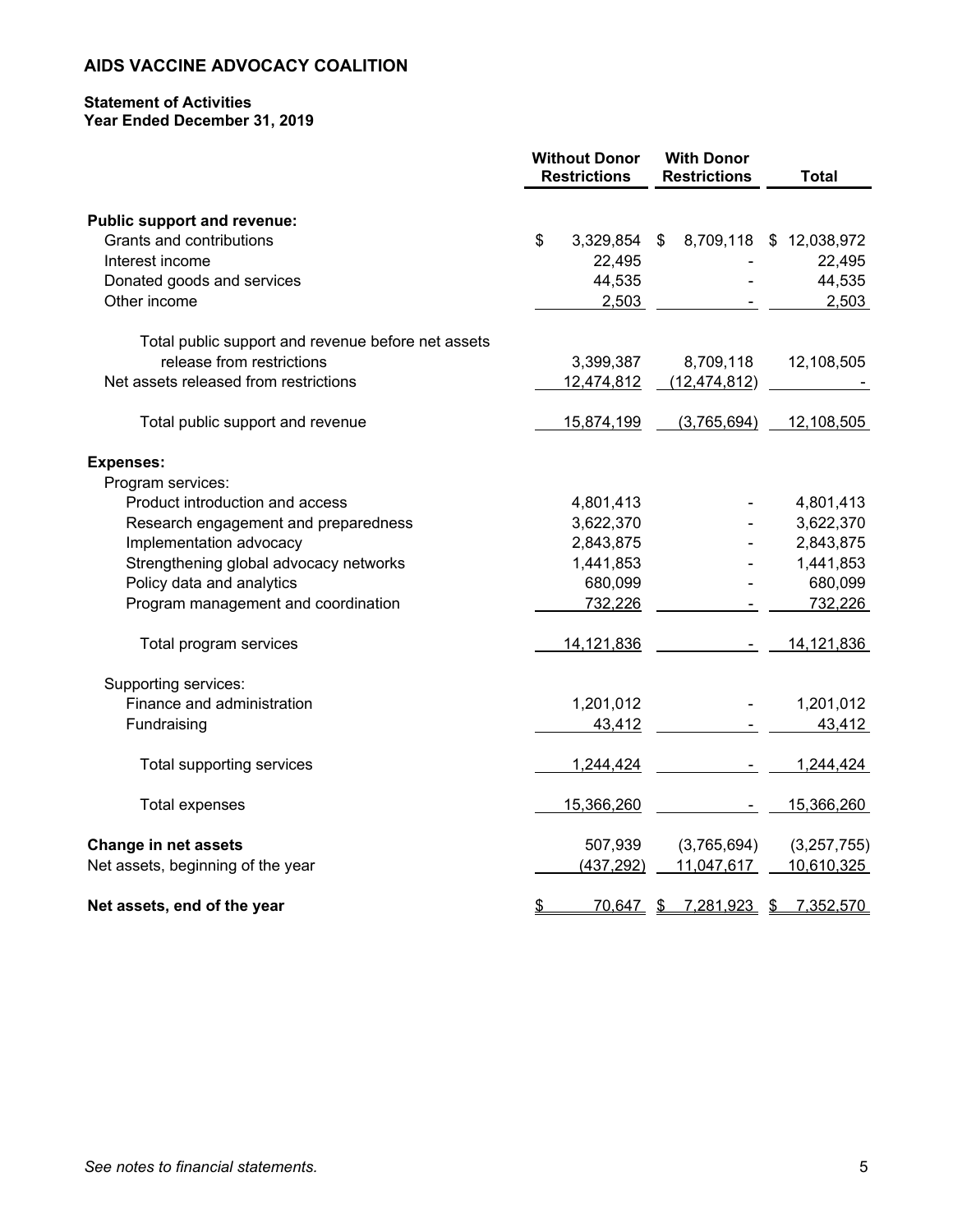#### **Statement of Functional Expenses**

**Year Ended December 31, 2020** 

(with summarized information for the year ended December 31, 2019)

|                               | <b>Program Services</b> |                                              |                                                      |  |                            |  |                                                        |                                     | <b>Supporting Services</b>                   | Total                                      |           |                                             |                          |                                                      |                                       |           |
|-------------------------------|-------------------------|----------------------------------------------|------------------------------------------------------|--|----------------------------|--|--------------------------------------------------------|-------------------------------------|----------------------------------------------|--------------------------------------------|-----------|---------------------------------------------|--------------------------|------------------------------------------------------|---------------------------------------|-----------|
|                               |                         | Product<br><b>Introduction</b><br>and Access | <b>Research</b><br>Engagement<br>and<br>Preparedness |  | Implementation<br>Advocacy |  | Strengthening<br>Global<br>Advocacy<br><b>Networks</b> | <b>Policy Data</b><br>and Analytics | Program<br>Management<br>and<br>Coordination | <b>Total</b><br>Program<br><b>Services</b> |           | <b>Finance and</b><br><b>Administration</b> | <b>Fundraising</b>       | <b>Total</b><br><b>Supporting</b><br><b>Services</b> | 2020                                  | 2019      |
| <b>Salaries</b>               |                         | 756,000 \$                                   | 946,989 \$                                           |  | 471,436 \$                 |  | 435,598 \$                                             | 267,417 \$                          | 526,421                                      | $3,403,861$ \$<br>- \$                     |           | 863,892 \$                                  | $2,433$ \$               | 866,325 \$                                           | 4,270,186 \$                          | 3,849,714 |
| Benefits and payroll expenses |                         | 269,968                                      | 338,170                                              |  | 168,350                    |  | 155,552                                                | 95,495                              | 187,985                                      | 1,215,520                                  |           | 238,905                                     | 869                      | 239,774                                              | 1,455,294                             | 1,270,586 |
| Professional fees             |                         | 264,752                                      | 203,795                                              |  | 130,825                    |  | 174,668                                                | 34,423                              | 226,260                                      | 1,034,723                                  |           | 339,841                                     | $\blacksquare$           | 339,841                                              | 1,374,564                             | 1,459,167 |
| Reports and publications      |                         | 5,175                                        | 34,592                                               |  | 4,183                      |  |                                                        | 1,500                               | 24,908                                       | 70,358                                     |           | 201                                         | ۰                        | 201                                                  | 70,559                                | 103,094   |
| Meetings and travel           |                         | 33,987                                       | 39,831                                               |  | 18,698                     |  | 1,807                                                  | 833                                 | 109                                          | 95,265                                     |           | 1,477                                       | ٠                        | 1.477                                                | 96,742                                | 587,215   |
| Conferences                   |                         | 13,965                                       | 16,726                                               |  | 360                        |  | 365                                                    | $\sim$                              | $\sim$                                       | 31,416                                     |           | 2,250                                       | $\blacksquare$           | 2,250                                                | 33,666                                | 34,917    |
| <b>AVAC</b> meetings          |                         | 19,408                                       | 10,485                                               |  | 553                        |  |                                                        |                                     | $\sim$                                       | 30,446                                     |           |                                             | ۰                        | ٠                                                    | 30,446                                | 406,319   |
| Grants and fellowships        |                         | 2,393,778                                    | 123,115                                              |  | 779,872                    |  | 300,300                                                |                                     |                                              | 3,597,065                                  |           |                                             |                          | ٠                                                    | 3,597,065                             | 7,007,773 |
| Insurance                     |                         | 2,527                                        | 5,055                                                |  | 1,264                      |  | 6,318                                                  | 5,055                               | 3,791                                        | 24,010                                     |           | 2,886                                       | 974                      | 3,860                                                | 27,870                                | 14,063    |
| Postage and delivery          |                         | 162                                          | 915                                                  |  | 73                         |  | 507                                                    | 32                                  | 57                                           | 1.746                                      |           | 1,479                                       | 310                      | 1,789                                                | 3,535                                 | 4,029     |
| Office expenses and supplies  |                         | 23,052                                       | 45,887                                               |  | 5,413                      |  | 2,871                                                  | 16,206                              | 47,495                                       | 140,924                                    |           | 116,237                                     | 948                      | 117,185                                              | 258,109                               | 271,264   |
| Telephone                     |                         | 113                                          |                                                      |  | 67                         |  | 629                                                    | 425                                 |                                              | 1,234                                      |           | 29,073                                      | 500                      | 29,573                                               | 30,807                                | 44,956    |
| Occupancy                     |                         | 30,135                                       | 45,889                                               |  | 25,088                     |  | 23,588                                                 | 15,268                              | 25,996                                       | 165,964                                    |           | 37,801                                      | 7,412                    | 45,213                                               | 211,177                               | 259,825   |
| Public relations              |                         | $\sim$                                       |                                                      |  | $\blacksquare$             |  | ٠                                                      | 10,000                              | 2,265                                        | 12,265                                     |           |                                             | $\overline{\phantom{a}}$ | $\blacksquare$                                       | 12,265                                | 13,615    |
| Processing fees               |                         |                                              |                                                      |  |                            |  |                                                        | $\blacksquare$                      |                                              |                                            | $\,$ $\,$ | 4,588                                       | 2,742                    | 7,330                                                | 7,330                                 | 29,479    |
| Depreciation and amortization |                         | 756                                          | 1,151                                                |  | 629                        |  | 592                                                    | 383                                 | 651                                          | 4.162                                      |           | 943                                         | 191                      | 1.134                                                | 5,296                                 | 10,244    |
| Total expenses                |                         | 3,813,778                                    | 1,812,600<br>- 55                                    |  | 1,606,811 \$               |  | ,102,795                                               | 447,037                             | 1,045,938                                    | 9,828,959<br>- \$                          |           | 1,639,573                                   | 16,379 \$                |                                                      | 1,655,952 \$ 11,484,911 \$ 15,366,260 |           |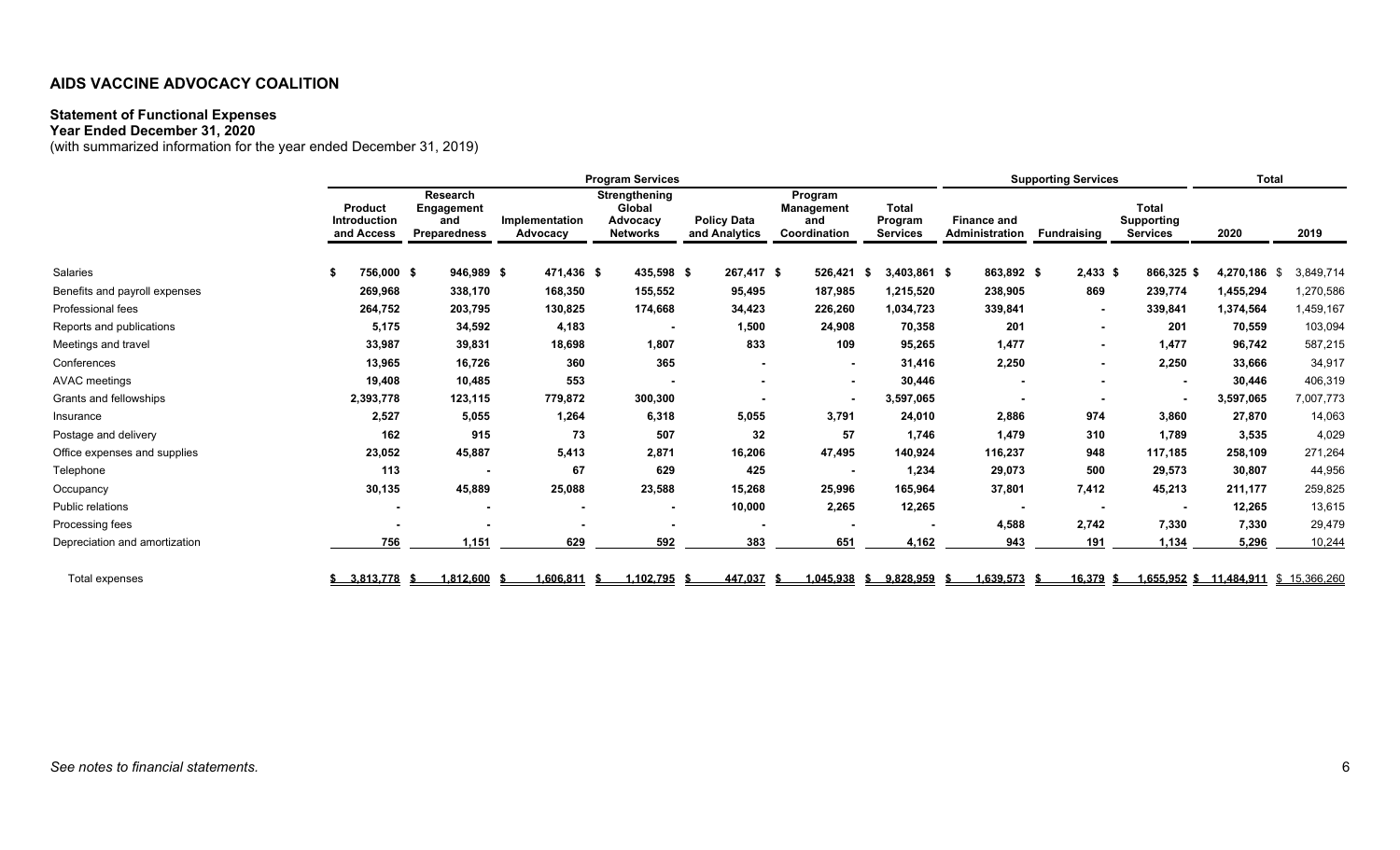### **Statement of Functional Expenses**

**Year Ended December 31, 2019** 

|                               | <b>Product</b><br><b>Introduction</b><br>and Access | Research<br>Engagement<br>and<br>Preparedness | Implementation<br>Advocacy | Strengthening<br>Global<br>Advocacy<br><b>Networks</b> | <b>Policy Data</b><br>and Analytics | Program<br><b>Management</b><br>and<br>Coordination | <b>Total</b><br>Program<br><b>Services</b> | <b>Finance and</b><br>Administration | Fundraising              | <b>Total</b><br><b>Supporting</b><br><b>Services</b> | Total<br><b>Expenses</b> |
|-------------------------------|-----------------------------------------------------|-----------------------------------------------|----------------------------|--------------------------------------------------------|-------------------------------------|-----------------------------------------------------|--------------------------------------------|--------------------------------------|--------------------------|------------------------------------------------------|--------------------------|
|                               |                                                     |                                               |                            |                                                        |                                     |                                                     |                                            |                                      |                          |                                                      |                          |
| Salaries                      | 906,872 \$                                          | 944,416 \$                                    | 422,901 \$                 | 468,832 \$                                             | 262,654 \$                          | 387,575                                             | $3,393,250$ \$<br>- \$                     | 444,898 \$                           | 11,566                   | 456,464<br>- S                                       | 3,849,714<br>-\$         |
| Benefits and payroll expenses | 306,290                                             | 348,357                                       | 119,333                    | 151,192                                                | 84,226                              | 124,368                                             | 1,133,766                                  | 133,289                              | 3,531                    | 136,820                                              | 1,270,586                |
| Professional fees             | 325,601                                             | 190,306                                       | 116,168                    | 183,012                                                | 18,251                              | 96,834                                              | 930,172                                    | 516,763                              | 12,232                   | 528,995                                              | 1,459,167                |
| Reports and publications      | 4,145                                               | 33,179                                        | 12,537                     | 317                                                    | 17,510                              | 33,817                                              | 101,505                                    | 1,589                                | $\overline{\phantom{a}}$ | 1,589                                                | 103,094                  |
| Meetings and travel           | 171,274                                             | 199,203                                       | 75,363                     | 104,732                                                | 26,715                              | 1,690                                               | 578,977                                    | 8,238                                | $\overline{\phantom{a}}$ | 8,238                                                | 587,215                  |
| Conferences                   | 6,210                                               | 7,751                                         | 1,295                      | 15,687                                                 | 1,076                               | 375                                                 | 32,394                                     | 2,523                                | $\overline{\phantom{a}}$ | 2,523                                                | 34,917                   |
| <b>AVAC</b> meetings          | 11,450                                              | 133,200                                       | 117,260                    | 131,614                                                | 716                                 | $\overline{\phantom{a}}$                            | 394,240                                    | 12,079                               | $\overline{\phantom{a}}$ | 12,079                                               | 406,319                  |
| Grants and fellowships        | 2,988,573                                           | 1,599,829                                     | 1,937,322                  | 288,864                                                | 193,185                             |                                                     | 7,007,773                                  |                                      | $\overline{\phantom{a}}$ |                                                      | 7,007,773                |
| Insurance                     | 1,276                                               | 2,553                                         | 638                        | 3,192                                                  | 2,553                               | 1,912                                               | 12,124                                     | 1,458                                | 481                      | 1,939                                                | 14,063                   |
| Postage and delivery          | 290                                                 | 379                                           | 350                        | 65                                                     | 282                                 | 1,929                                               | 3,295                                      | 425                                  | 309                      | 734                                                  | 4,029                    |
| Office expenses and supplies  | 38,965                                              | 94,596                                        | 19,002                     | 17,452                                                 | 17,990                              | 43,601                                              | 231,606                                    | 38,019                               | 1,639                    | 39,658                                               | 271,264                  |
| Telephone                     | 7,062                                               | 10,352                                        | 5,701                      | 10,600                                                 | 1,991                               | 1,788                                               | 37,494                                     | 6,212                                | 1,250                    | 7,462                                                | 44,956                   |
| Occupancy                     | 23,525                                              | 47,050                                        | 11,762                     | 59,211                                                 | 47,050                              | 35,288                                              | 223,886                                    | 26,869                               | 9,070                    | 35,939                                               | 259,825                  |
| Public relations              | 2,469                                               | 6,254                                         | 443                        | 2,054                                                  | 1,939                               | 222                                                 | 13,381                                     | 234                                  | $\overline{\phantom{a}}$ | 234                                                  | 13,615                   |
| Processing fees               | 6,483                                               | 3,087                                         | 3,336                      | 2,707                                                  | 2,103                               | 1,434                                               | 19,150                                     | 7,355                                | 2974                     | 10,329                                               | 29,479                   |
| Depreciation and amortization | 928                                                 | .858                                          | 464                        | 2.322                                                  | 1.858                               | .393                                                | 8,823                                      | 1.061                                | 360                      | 1.421                                                | 10,244                   |
| Total expenses                | 4.801.413                                           | 3,622,370                                     | 2,843,875                  | 1,441,853                                              | 680,099                             |                                                     | 732,226 \$ 14,121,836                      | .201,012                             |                          | 43,412 \$ 1,244,424                                  | \$15,366,260             |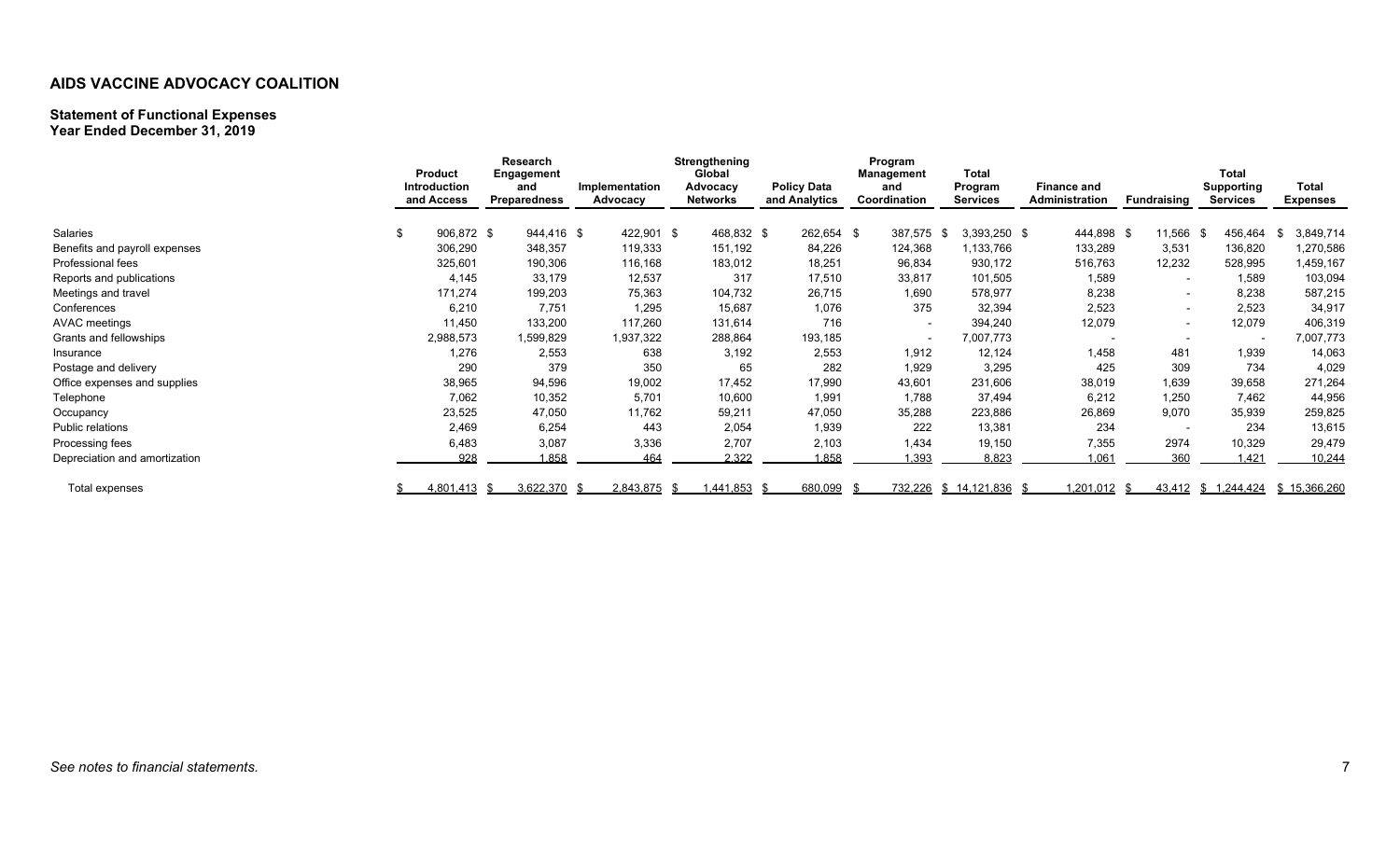#### **Statements of Cash Flows**

|                                                                       | <b>Year Ended</b><br>December 31, |                  |    |                |
|-----------------------------------------------------------------------|-----------------------------------|------------------|----|----------------|
|                                                                       |                                   | 2020             |    | 2019           |
| Cash flows from operating activities:                                 |                                   |                  |    |                |
| Change in net assets                                                  | \$                                | 739,683          |    | \$ (3,257,755) |
| Adjustments to reconcile change in net assets to net cash provided by |                                   |                  |    |                |
| (used in) operating activities:                                       |                                   |                  |    |                |
| Depreciation and amortization                                         |                                   | 5,296            |    | 10,244         |
| Changes in:                                                           |                                   |                  |    |                |
| Grants, contributions, and other receivables, net                     |                                   | 3,530,324        |    | 2,637,096      |
| Prepaid expenses and other assets                                     |                                   | (19, 219)        |    | (5,661)        |
| Accounts payable and accrued expenses                                 |                                   | 41,288           |    | 11,851         |
| Grants payable                                                        |                                   | (3, 177, 891)    |    | (128, 319)     |
| Deferred revenue                                                      |                                   |                  |    | (7,636)        |
| Deferred rent obligation                                              |                                   | (10.000)         |    | (10,000)       |
| Net cash provided by (used in) operating activities                   |                                   | 1.109.481        |    | (750, 180)     |
| Net change in cash and cash equivalents                               |                                   | 1,109,481        |    | (750, 180)     |
| Cash and cash equivalents, beginning of year                          |                                   | <u>4.719.231</u> |    | 5,469,411      |
| Cash and cash equivalents, end of year                                |                                   | 5,828,712        | \$ | 4,719,231      |
| Supplemental disclosures of cash flow information:                    |                                   |                  |    |                |
| In-kind donated goods and services                                    |                                   | 2.838            | \$ | 44,535         |
| Unrelated business income taxes paid                                  |                                   |                  | \$ | 7,000          |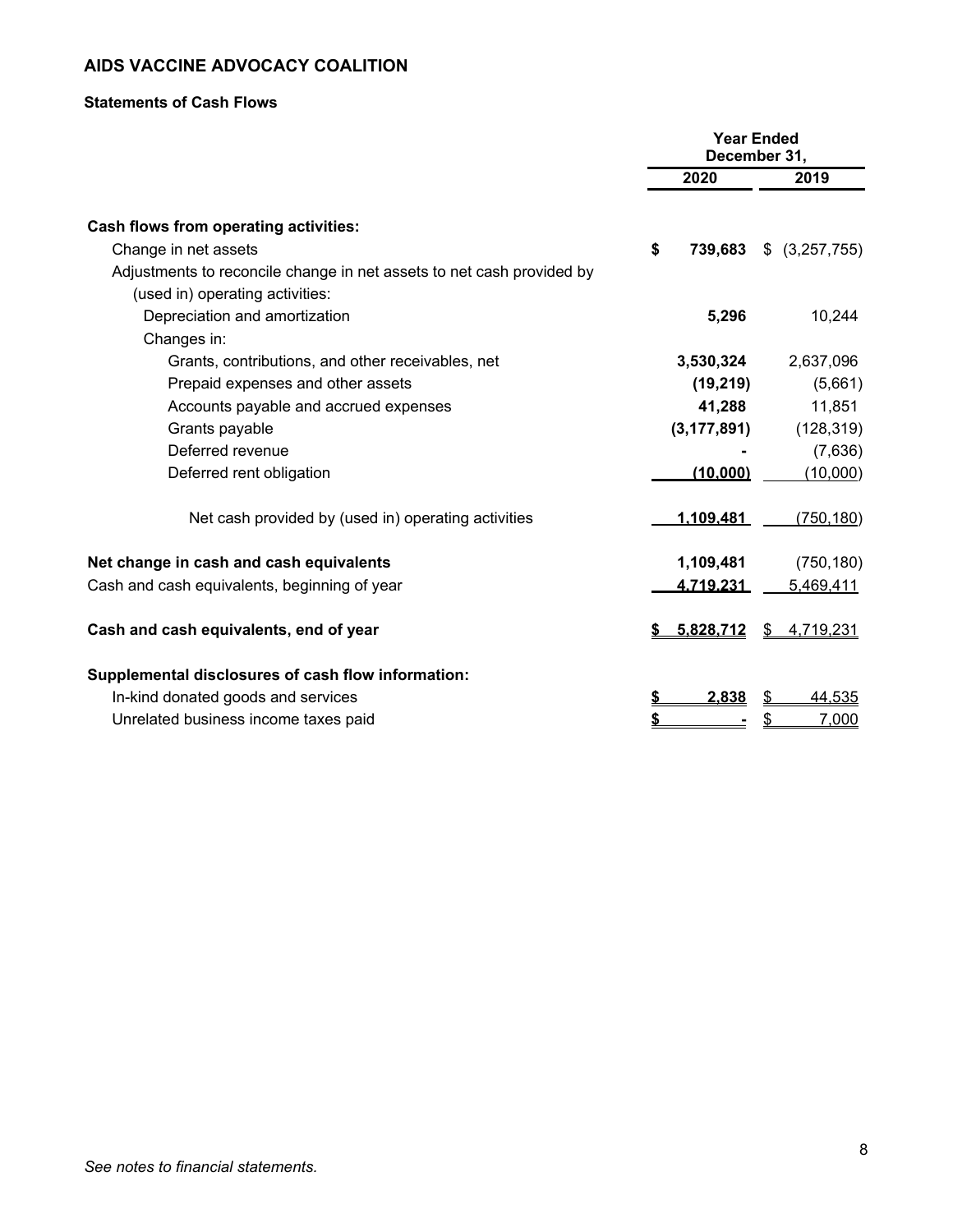**Notes to Financial Statements December 31, 2020 and 2019** 

#### **NOTE A - ORGANIZATION AND SUMMARY OF SIGNIFICANT ACCOUNTING POLICIES**

#### **[1] Organization:**

AIDS Vaccine Advocacy Coalition ("AVAC") was founded by nine HIV activists and incorporated in 1995 in the State of California. AVAC is an international non-profit organization that works to accelerate the ethical development and global delivery of HIV prevention options as part of a comprehensive and integrated response to the epidemic. Through education, policy analysis, advocacy, communications, community mobilization and a network of global collaborations, AVAC mobilizes and supports efforts to:

- Deliver proven HIV prevention options for immediate impact.
- Demonstrate and roll out new HIV prevention options.
- Develop long-term solutions needed to end the epidemic.

AVAC is exempt from federal income tax under Section 501(c)(3) of the Internal Revenue Code (the "Code") and from state and local taxes under comparable laws.

As of December 31, 2020, AVAC had an accumulated deficit in net assets without donor restrictions of \$610,838. AVAC's Board of Directors and management have been working with donors to reprogram unspent restricted funds from 2020, due primarily to COVID-19 cuts in travel and conventions in 2020, and release some of the restrictions on those funds. In 2021, AVAC has received approval for additional and more diversified multi-year grant contributions to fund ongoing operations and program expenses. AVAC has also implemented cost reductions in general operating costs by giving up its office lease at the expiry of the lease in June 2021.

#### **[2] Basis of accounting:**

The financial statements of AVAC have been prepared using the accrual basis of accounting and conform to accounting principles generally accepted in the United States of America ("U.S. GAAP"), as applicable to not-for-profit organizations.

#### **[3] Use of estimates:**

The preparation of financial statements in conformity with U.S. GAAP requires management to make estimates and assumptions that affect the reported amounts of assets, liabilities, support and revenues and expenses, as well as the disclosure of contingent assets and liabilities. Actual results could differ from those estimates.

#### **[4] Cash and cash equivalents:**

For financial statement purposes, AVAC considers all highly liquid financial instruments purchased with a maturity of three months or less to be cash equivalents.

#### **[5] Property and equipment:**

Property and equipment are stated at their original costs at the dates of acquisition, or, if contributed, at their fair values at the dates of donation, net of accumulated depreciation and amortization. AVAC capitalizes items of property and equipment that have a cost in excess of \$5,000, whereas minor costs of repair and maintenance are expensed as incurred. Depreciation of equipment, furniture and fixtures and leasehold are provided using the straight-line method over the estimated useful lives of the assets, ranging from three to five years for computer equipment and furniture and fixtures, respectively. Amortization of leasehold improvements is provided using the straight-line method over the remaining lease term, or the useful lives of the improvements, whichever is shorter.

Management evaluates the recoverability of the investment in long-lived assets on an on-going basis and recognizes any impairment in the year of determination. There were no triggering events during 2020 or 2019 requiring management to test for impairment that would require any adjustments to property and equipment. However, it is reasonably possible that relevant conditions could change in the near term and necessitate a change in management's estimate of the recoverability of these assets.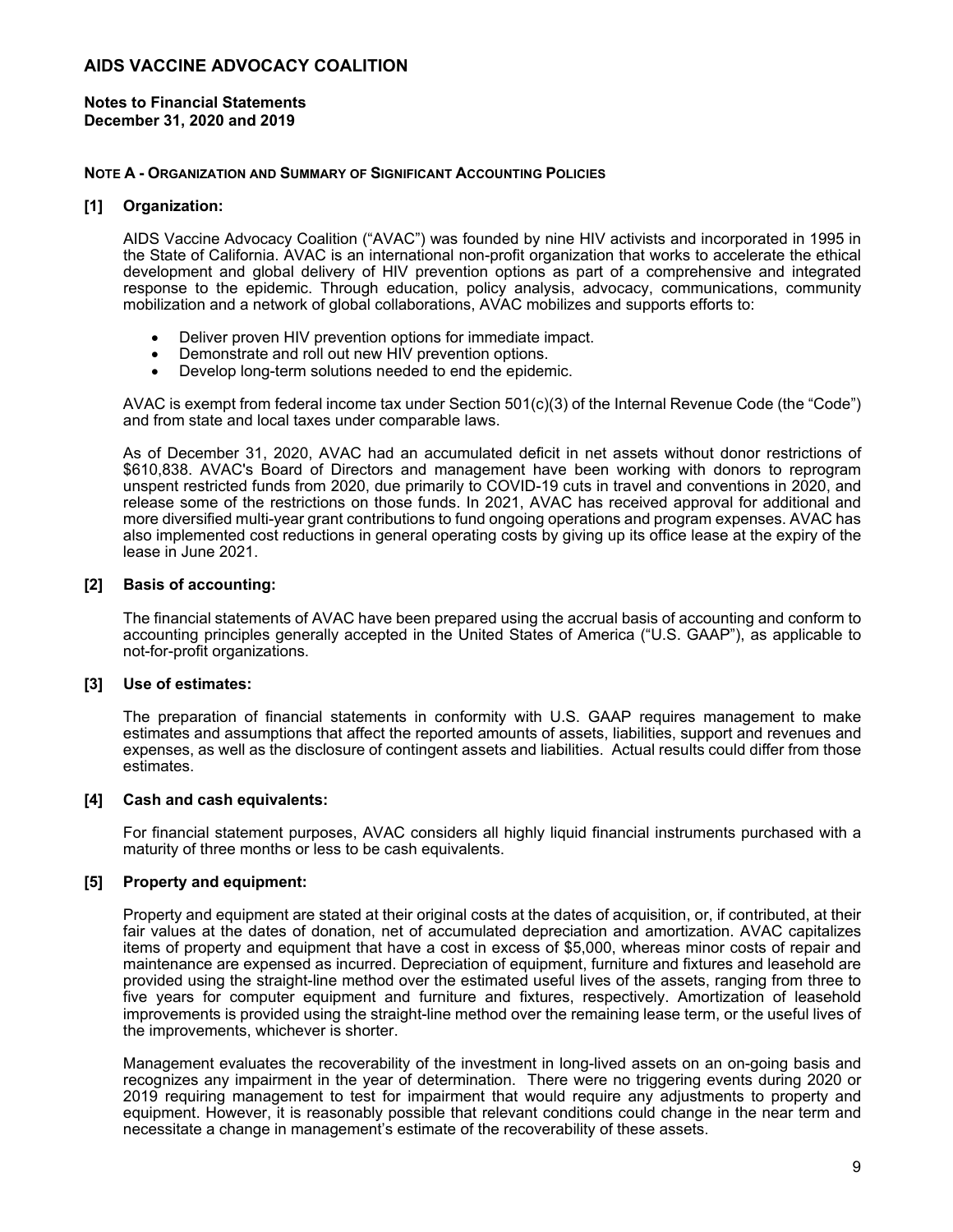**Notes to Financial Statements December 31, 2020 and 2019** 

#### **NOTE A - ORGANIZATION AND SUMMARY OF SIGNIFICANT ACCOUNTING POLICIES (CONTINUED)**

#### **[6] Website and software costs:**

Website and software costs related to data consulting services, site configuration and infrastructure, conceptual designed and purchase of software upgrades that results in additional functionality are capitalized. Costs relating to operation and content are expenses as incurred. Capitalized costs are amortized over a three-year expected life using the straight-line method. At December 31, 2020 and 2019 capitalized website costs were fully amortized.

#### **[7] Accrued vacation:**

Accrued vacation represents AVAC's obligation for the cost of unused employee vacation time payable in the event that all employees left AVAC. At December 31, 2020 and 2019, the accrued vacation obligation was approximately \$277,000 and \$202,000, respectively, and was reported as part of accounts payable and accrued expenses in the statements of financial position.

#### **[8] Grants payable:**

Grants are recognized as an obligation to AVAC at the time they are approved. Grants are generally paid within one year of approval or in the case of multi-year grants, the liability is recorded when any stipulated conditions have been satisfied by the recipient. Grants approved, but unpaid, were approximately \$914,000 and \$4,092,000, respectively, at December 31, 2020 and 2019, and were reported as liabilities in the statements of financial position.

#### **[9] Deferred rent obligation:**

Rent expense is recognized using the straight-line method over the term of the lease. The difference between rent expense incurred and the rental amounts actually paid, which is attributable to scheduled rent increases and a rent abatement, is reported as a deferred rent obligation in the statements of financial position. At December 31, 2020 and 2019, the deferred rent obligation was approximately \$2,500 and \$13,000, respectively.

#### **[10] Net assets:**

#### *(i) Net assets without donor restrictions:*

Net assets without donor restrictions represent those resources for which there are no restrictions by donors as to their use and are available for current operations.

#### *(ii) Net assets with donor restrictions:*

Net assets with donor restrictions represent those resources that are subject to donor imposed restrictions, such as specific purposes and/or the passage of time. When a donor restriction expires, that is, when a stipulated time restriction ends, or a purpose restriction is accomplished, net assets with donor restrictions are reclassified to net assets without donor restrictions and are reported in the statements of activities as "net assets released from restrictions." It is AVAC's policy to report contributions subject to donor restrictions, which are received and expended in satisfaction of the restriction within the same year of donation, as net-assets without donor restrictions.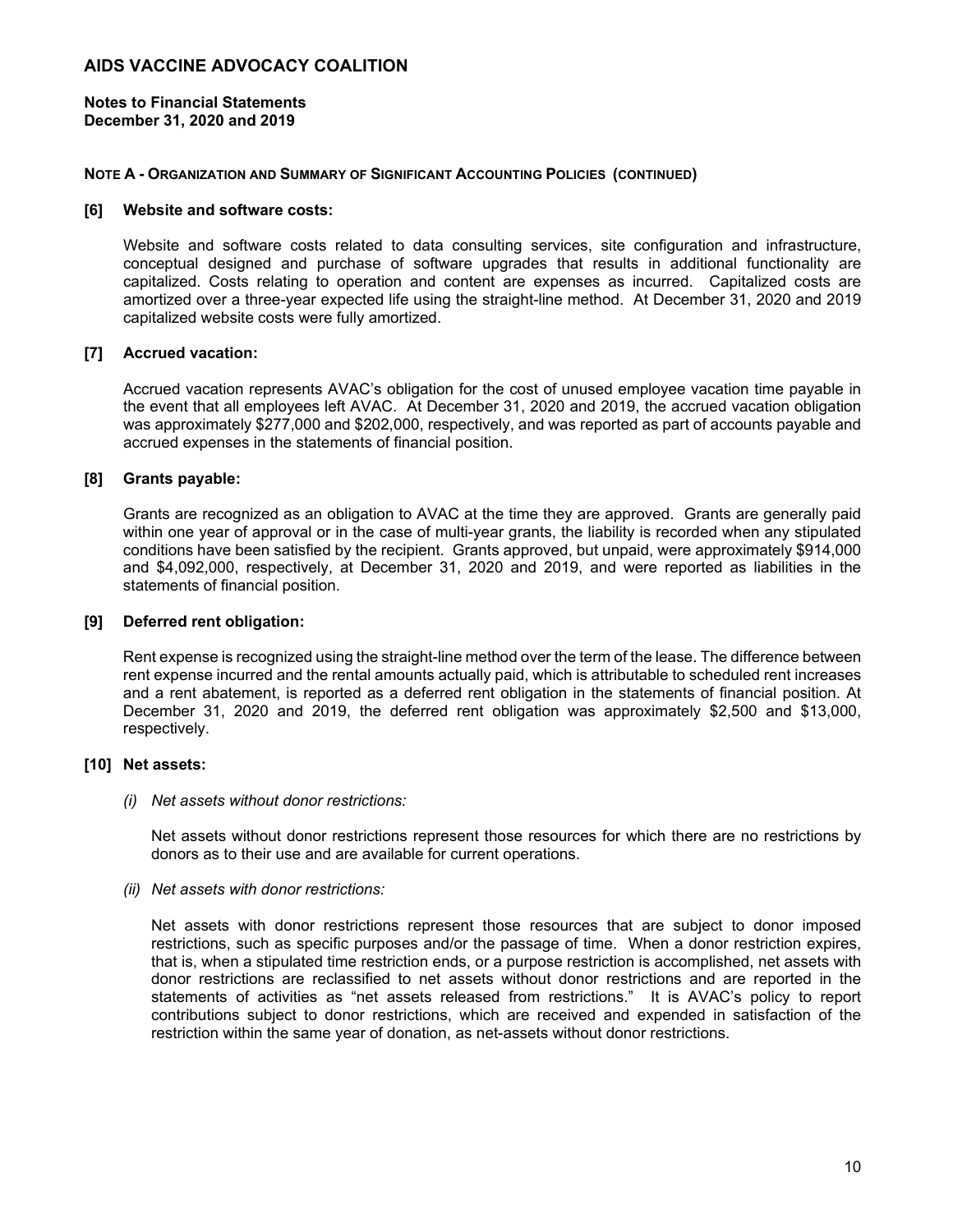**Notes to Financial Statements December 31, 2020 and 2019** 

#### **NOTE A - ORGANIZATION AND SUMMARY OF SIGNIFICANT ACCOUNTING POLICIES (CONTINUED)**

#### **[11] Revenue recognition:**

#### *(i) Contribution and grants:*

Contributions to AVAC are recognized as revenue upon the receipt of cash, other assets, or unconditional pledges. Contributions are reported as "with donor restrictions" if they are received with donor stipulations or time considerations as to their use. Conditional contributions are recorded when the donor's conditions have been met or necessary events take place. Contributions to be received over periods longer than a single year are discounted at an interest rate commensurate with the risk involved.

Revenue from cost-reimbursement government grants are recognized when reimbursable expenses are incurred under the terms of the grants, thereby satisfying the conditions stipulated in the grant agreements. Contracts and grants of this nature received in advance are considered refundable advances until the related expenses are incurred. Performance-based grants are recognized as milestones are achieved, in satisfaction of the stipulated conditions.

*(ii) Donated services:* 

For recognition of donated services in AVAC's financial statements, such services must: (i) create or enhance non-financial assets; and (ii) typically need to be acquired if not provided by donation. Additionally, recognition of donated services must: (i) require a specialized skill; and (ii) be provided by individuals possessing these skills. Donated services are recorded at their estimated fair values at the dates of donation and are reported without donor restriction as both contributions and offsetting expenses in the statements of activities.

During 2020 and 2019, AVAC received donated travel vouchers with a fair value of \$2,838 and \$44,535 respectively.

#### **[12] Functional allocation of expenses:**

The cost of providing AVAC's various programs and supporting services have been summarized on a functional basis in the statements of activities. The statements of functional expenses present expenses by natural classification and function. Accordingly, direct costs have been functionalized within program and supporting services based on the nature of the expense. Indirect costs have been allocated on the basis of time with the exception of occupancy and depreciation and amortization which is allocated on the basis of space usage.

#### **[13] Income tax uncertainties:**

AVAC is subject to the provisions of the Financial Accounting Standards Board's (the "FASB") Accounting Standards Codification ("ASC") Topic 740, *Income Taxes*, as it relates to accounting and reporting for uncertainty in income taxes. Because of AVAC's general tax-exempt status, management believes ASC Topic 740 has not had, and is not expected to have, a material impact on AVAC's financial statements.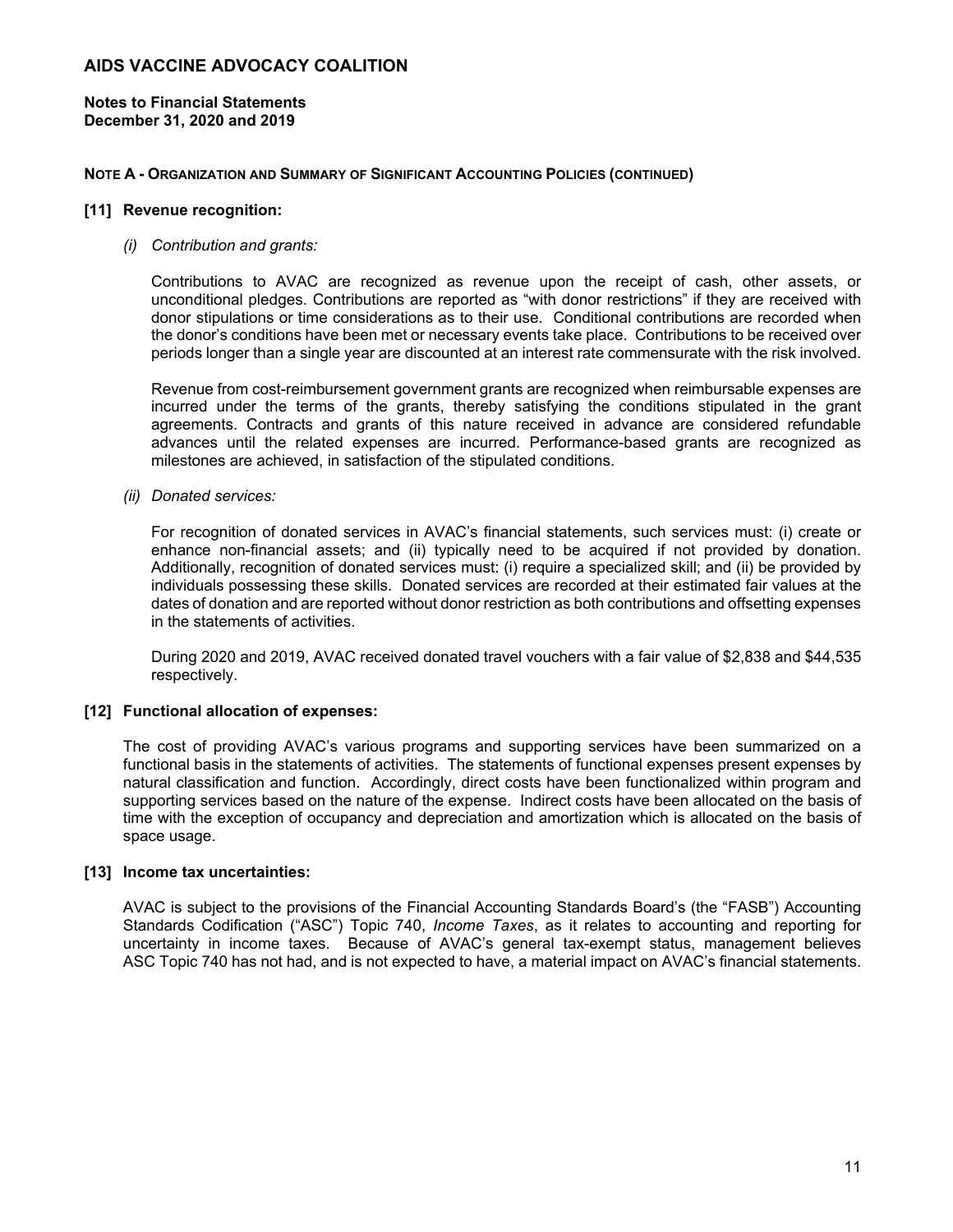**Notes to Financial Statements December 31, 2020 and 2019** 

#### **NOTE A - ORGANIZATION AND SUMMARY OF SIGNIFICANT ACCOUNTING POLICIES (CONTINUED)**

#### **[14] Adoption of accounting pronouncements:**

*(i) Clarifying the Scope and the Accounting Guidance for Contributions Received and Contributions Made:* 

In June 2018, the FASB issued Accounting Standards Update ("ASU") 2018-08, *Not-for-Profit Entities*, *Clarifying the Scope and the Accounting Guidance for Contributions Received and Contributions Made (Topic 985)*. This standard provides a framework for evaluating whether grants should be accounted for as exchange transactions or as non-exchange transactions. For non-exchange transactions, the new guidance clarifies whether arrangements are conditional or unconditional. ASU 2018-08 should be applied on a modified prospective basis. The standard is effective for years beginning after December 15, 2018 for entities receiving resources, and accordingly, the Organization adopted the resource recipient portion of this standard for the year ended December 31, 2019. For entities providing resources, the standard is effective for years beginning after December 15, 2019, and accordingly, AVAC adopted the resource provider portion of this standard for the year ended December 31, 2020. Analysis of this standard resulted in no significant changes in AVAC's financial statements.

*(ii) Revenue from Contracts with Customers:* 

In May 2014, the FASB issued ASU No. 2014-09, *Revenue from Contracts with Customers (Topic 606)*, which outlines a single comprehensive model for entities to use in accounting for revenue arising from contracts with customers and supersedes most current revenue recognition guidance, including industryspecific guidance. ASU No. 2014-09 requires an entity to recognize revenue depicting the transfer of goods or services to customers in an amount that reflects the consideration to which the entity expects to be entitled in exchange for those goods or services. The standard permits the use of either the retrospective or cumulative effect transition method. This standard is effective for fiscal years beginning after December 15, 2019 and accordingly, AVAC adopted this standard for the year ended December 31, 2020. Analysis of this standard resulted in no significant changes in AVAC's financial statements.

#### **[15] Upcoming accounting pronouncements:**

*(ii) Leases:* 

In February 2016, the FASB issued its lease accounting guidance in ASU 2016-02, *Leases*. ASU 2016- 02 will require lessees to recognize on the statements of financial position for all leases (with terms of more than 12 months) at the commencement date, the following: a) a lease liability, which is a lessee's obligation to make lease payments arising from a lease, measured on a discounted basis, and b) a rightof-use-asset, which is an asset that represents the lessee's right to use, or control the use of, a specified asset for the lease term. The new lease guidance also simplified the accounting for sale and leaseback transactions primarily because lessees must recognize lease assets and lease liabilities. Lessees will no longer be provided with a source of off-balance sheet financing. This ASU is required to be adopted on a modified retrospective basis. As a result of recent deferrals due to the coronavirus ("COVID-19"), ASU 2016-02 will be effective for private not-for-profit organizations for fiscal years beginning after December 15, 2021. AVAC is currently evaluating the effect that this guidance will have on the financial statements and related disclosures.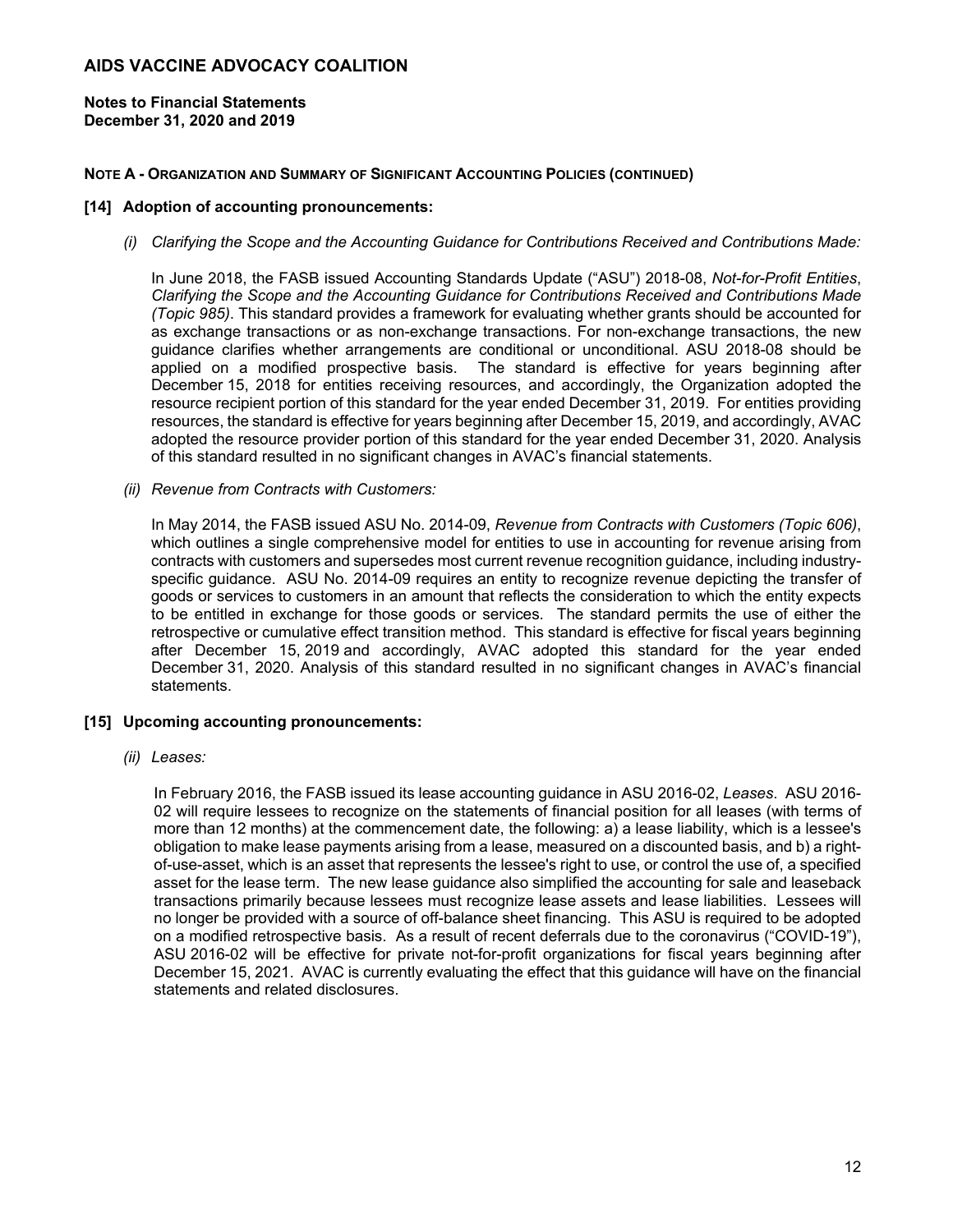**Notes to Financial Statements December 31, 2020 and 2019** 

#### **NOTE A - ORGANIZATION AND SUMMARY OF SIGNIFICANT ACCOUNTING POLICIES (CONTINUED)**

#### **[15] Upcoming accounting pronouncements: (continued)**

*(iii) Accounting Updates to Presentation and Disclosures by Not-for-Profit Entities for Contributed Nonfinancial Assets:* 

In September 2020, the FASB issued ASU No. 2020-07, *Not-for-Profit Entities (Topic 958): Presentation and Disclosures by Not-for-Profit Entities for Contributed Nonfinancial Assets* intended to improve transparency in the reporting of contributed nonfinancial assets, also known as gifts in-kind, for not-forprofit organizations. The ASU requires a not-for-profit organization to present contributed nonfinancial assets as a separate line item in the statements of activities, apart from contributions of cash or other financial assets. For each category of contributed nonfinancial assets recognized, not-for-profit organization will need to disclose: (i) qualitative information about whether the contributed nonfinancial assets were either monetized or utilized during the reporting period, if utilized, a description of the programs or other activities in which those assets were used; (ii) the not-for-profit's policy (if any) about monetizing rather than utilizing contributed nonfinancial assets; (iii) a description of any donor-imposed restrictions associated with the contributed nonfinancial assets; (iv) the valuation techniques and inputs used to arrive at a fair value measure, in accordance with the requirements in Topic 820, *Fair Value Measurement*, at initial recognition; and (v) the principal market (or most advantageous market) used to arrive at a fair value measure, if it is a market in which the recipient entity is prohibited by a donorimposed restriction from selling or using the contributed nonfinancial assets. The amendments in this ASU will be applied on a retrospective basis and are effective for annual reporting periods beginning after June 15, 2021.

#### **[16] Subsequent events:**

AVAC evaluated subsequent events through November 12, 2021, the date on which the financial statements were available to be issued.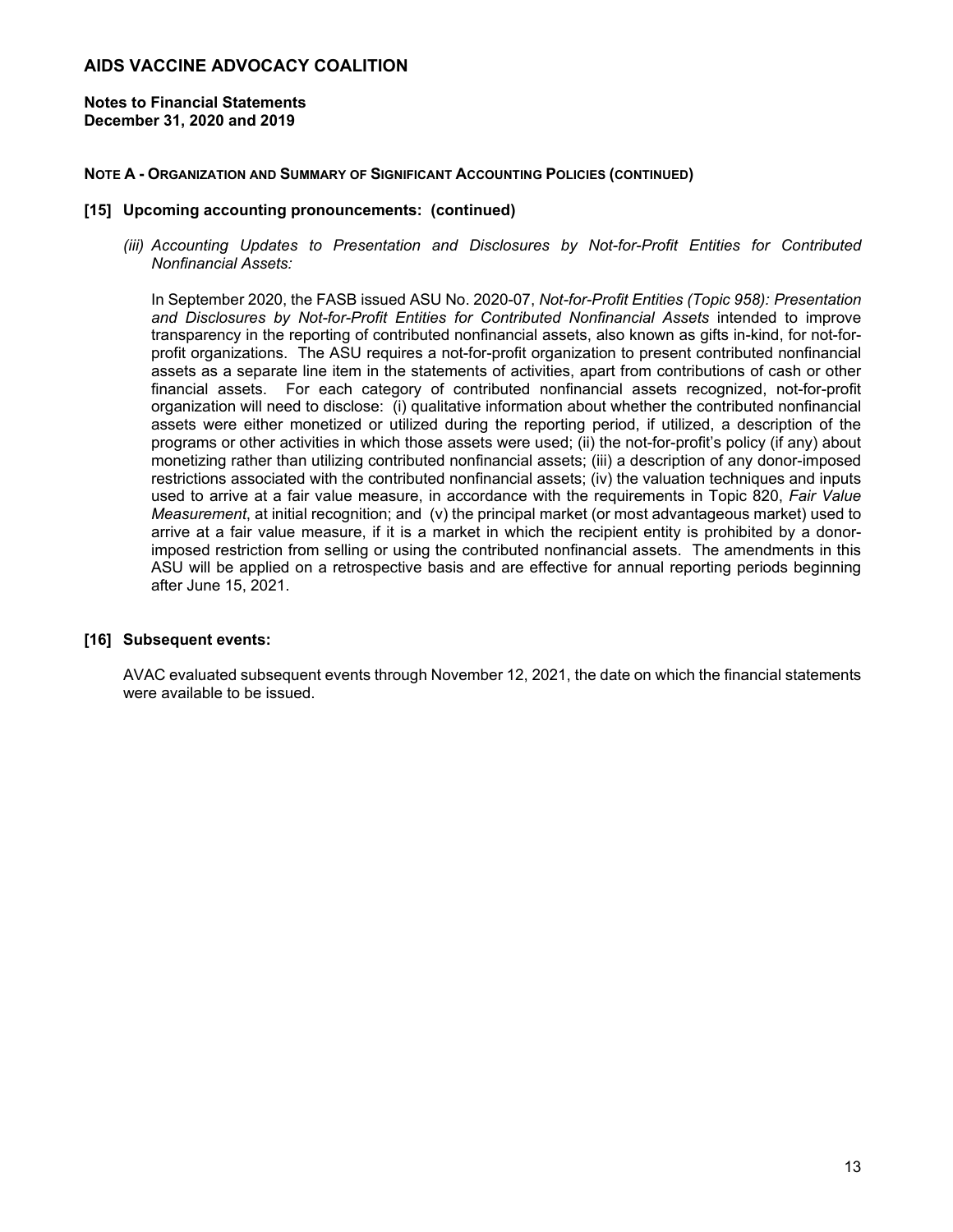#### **Notes to Financial Statements December 31, 2020 and 2019**

#### **NOTE B - RECEIVABLES**

At each year-end, grants, contributions, and other receivables are estimated as follows:

|                                                                                                      | December 31, |                  |  |                  |  |
|------------------------------------------------------------------------------------------------------|--------------|------------------|--|------------------|--|
|                                                                                                      |              | 2020             |  | 2019             |  |
| Due in less than one year:                                                                           |              |                  |  |                  |  |
| United States Agency for International Development                                                   | \$           | 205,018 \$       |  | 590,063          |  |
| <b>Bill and Melinda Gates Foundation</b>                                                             |              | 3,300,000        |  | 3,300,000        |  |
| Amfar KPF Zambia Project                                                                             |              | 43,736           |  |                  |  |
| FHI 360                                                                                              |              | 29,089           |  |                  |  |
| Other contributions                                                                                  |              | 4,280            |  | 2,197            |  |
| Other receivables                                                                                    |              | 8.277            |  | 87,477           |  |
|                                                                                                      |              | 3,590,400        |  | 3,979,737        |  |
| Due in one to five years:                                                                            |              |                  |  |                  |  |
| <b>Bill and Melinda Gates Foundation</b>                                                             |              |                  |  | 3,300,000        |  |
|                                                                                                      |              | 3,590,400        |  | 7,279,737        |  |
| Reduction of contributions due in excess of one year to present<br>value, at a discount rate of 2.5% |              |                  |  | <u>(159,013)</u> |  |
|                                                                                                      |              | <u>3.590.400</u> |  | <u>7,120,724</u> |  |

Based on its prior experience, management expects substantially all of the receivables to be fully collectible; accordingly, no allowance for doubtful amounts has been established.

#### **NOTE C - CONDITIONAL FUNDING**

During 2015, AVAC received a commitment of funding of approximately \$2 million over five years from Family Health International ("FHI 360") funded by the United States Agency for International Development ("USAID") for the Optimizing Prevention Technology Introduction ON Schedule Consortium (OPTIONS), which AVAC co-leads with FHI 360 and Wits Reproductive Health ("Wits RHI"). Based on overall funding from USAID, FHI 360 then obligates funding on an annual basis. The annual funding is conditional on AVAC's submission and FHI 360's and USAID's approvals of an annual workplan and budget. Entitlement to funds depends on incurring certain expenses in compliance with the rules and regulations of the Office of Management and Budget ("OMB"). At December 31, 2020 and 2019 AVAC recognized approximately \$2.0 and \$1.9 million, respectively. All of the conditions were met in 2020 and the full funding was recorded as revenue during the year.

During 2016, AVAC received a commitment of funding (in the form of a Cooperative Agreement) of approximately \$20 million over five years from USAID for AVAC-led Coalition to Accelerate and Support Prevention Research ("CASPR"). USAID makes annual obligations under this Cooperative Agreement. The funding is conditional upon AVAC's submission and the USAID's approval of a project workplan and budget, as well as incurring certain expenses in compliance with the rules and regulations of the OMB. In 2019, AVAC was provided a five-year extension of the contract with an additional \$20 million in funding. At December 31, 2020 and 2019, AVAC recognized approximately \$14.8 and \$11.5 million under this agreement, respectively. The balance of the funding will be recorded as revenue as AVAC meets the conditions of the Cooperative Agreement.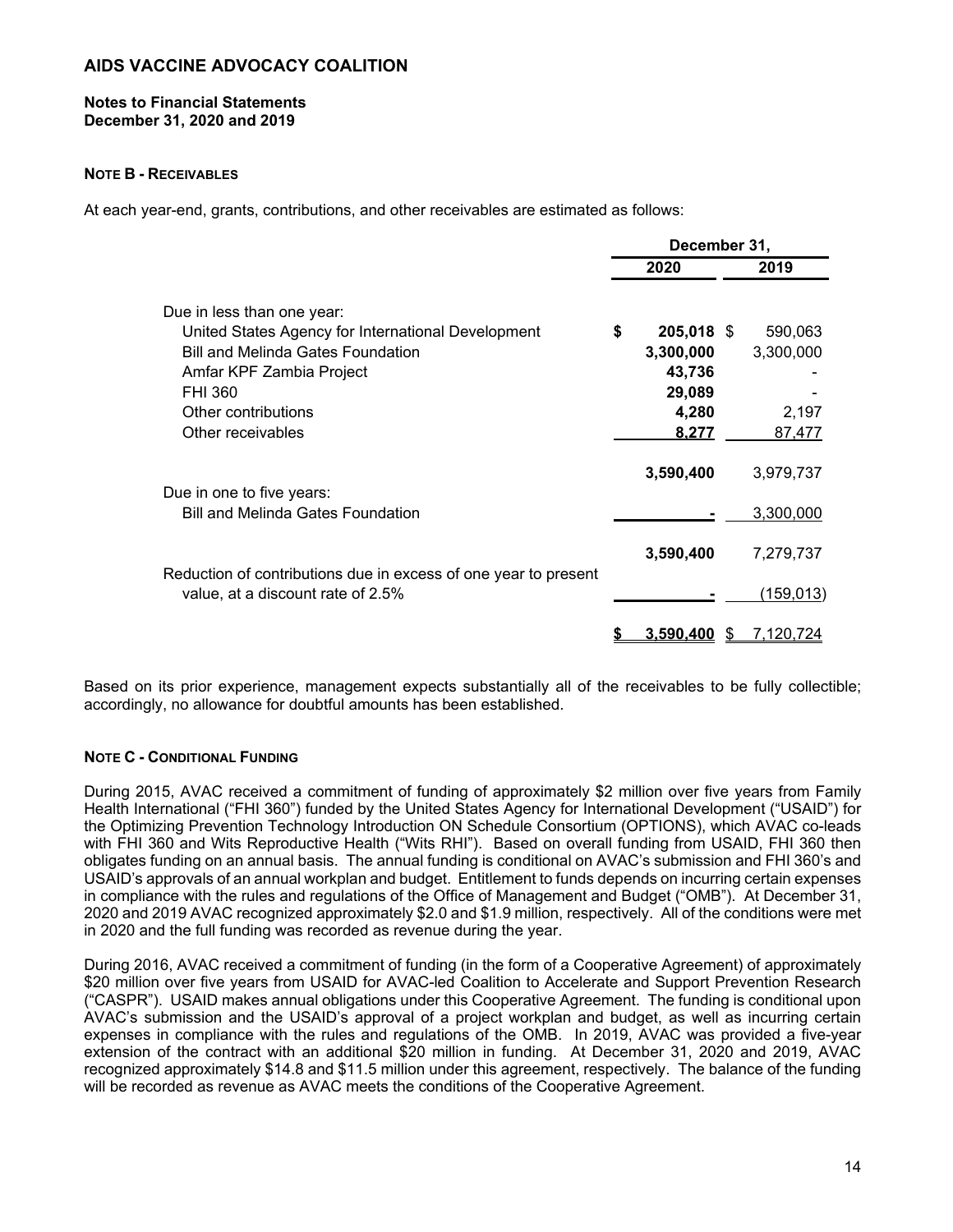#### **Notes to Financial Statements December 31, 2020 and 2019**

#### **NOTE C - CONDITIONAL FUNDING (CONTINUED)**

During 2016, AVAC received a commitment of funding of approximately \$24 million from the Bill and Melinda Gates Foundation (the "Gates Foundation") to be paid over a five-year period. The grant is in relation to Market Manager for HIV Prevention (to support various charitable purposes for product delivery of HIV prevention). The funding is conditional upon AVAC meeting certain milestone provisions prior to receiving the next payment. As of December 31, 2020 and 2019, AVAC recognized approximately \$ 24 and \$20 million of the total committed funding. All of the conditions were met in 2020 and the full funding was recorded as revenue during the year.

During 2017, AVAC received an additional commitment of funding of approximately \$6 million from the Gates Foundation to be paid over a three-year period. The grant is in relation to the COMPASS Africa program (the Coalition to build momentum, power, activism, strategy & solidarity in Africa). The funding is conditional upon AVAC meeting certain milestone provisions prior to receiving the next payment. At December 31, 2020 and 2019, respectively, AVAC recognized approximately \$6 and \$5 million of the total committed funding. All of the conditions were met in 2020 and the full funding was recorded as revenue during the year.

During 2018, AVAC received an additional commitment of funding of approximately \$13.2 million from the Gates Foundation to be used for general operating support to advance HIV prevention. At December 31, 2020 and 2019, respectively, approximately \$10 and \$7 million of the grant has been recognized. The remainder of the grant will be paid over a one-year period. The remainder of the funding is conditional upon AVAC successful completion of the milestones of the agreement.

During 2019, AVAC received a one-year commitment of funding of approximately \$1.2 million from Children's Investment Fund Foundation ("CIFF"). At December 31, 2020 and 2019, respectively AVAC has received \$1,235,455 and \$800,000 of the total committed funding. All of the conditions were met in 2020 and the full funding was recorded as revenue during the year.

During 2020, AVAC received a commitment of funding of approximately \$225,000 to be paid in one year from FHI 360 funded by USAID for Transforming Contraception to Expand Access and Choice (PROMISE), which AVAC co-leads with FHI 360 and Wits Reproductive Health ("Wits RHI"). The funding is conditional on AVAC's submission and FHI 360's and USAID's approvals of a workplan and budget. Entitlement to funds depends on incurring certain expenses in compliance with the rules and regulations of the OMB. At December 31, 2020 AVAC recognized approximately \$129,000. The balance of the funding will be recorded as revenue as AVAC meets the conditions of the agreement.

#### **NOTE D - PROPERTY AND EQUIPMENT**

At each year-end, property and equipment consisted of the following:

|                                                 | December 31, |               |   |            |  |
|-------------------------------------------------|--------------|---------------|---|------------|--|
|                                                 |              | 2020          |   | 2019       |  |
| <b>Furniture and fixtures</b>                   | \$           | 6,033         | S | 6,033      |  |
| Leasehold improvements                          |              | 39,159        |   | 39,159     |  |
| Computer equipment                              |              | 122.292       |   | 122,292    |  |
|                                                 |              | 167,484       |   | 167,484    |  |
| Less: accumulated depreciation and amortization |              | (164.407)     |   | (159, 111) |  |
|                                                 |              | $3.0^{\circ}$ |   | 8,373      |  |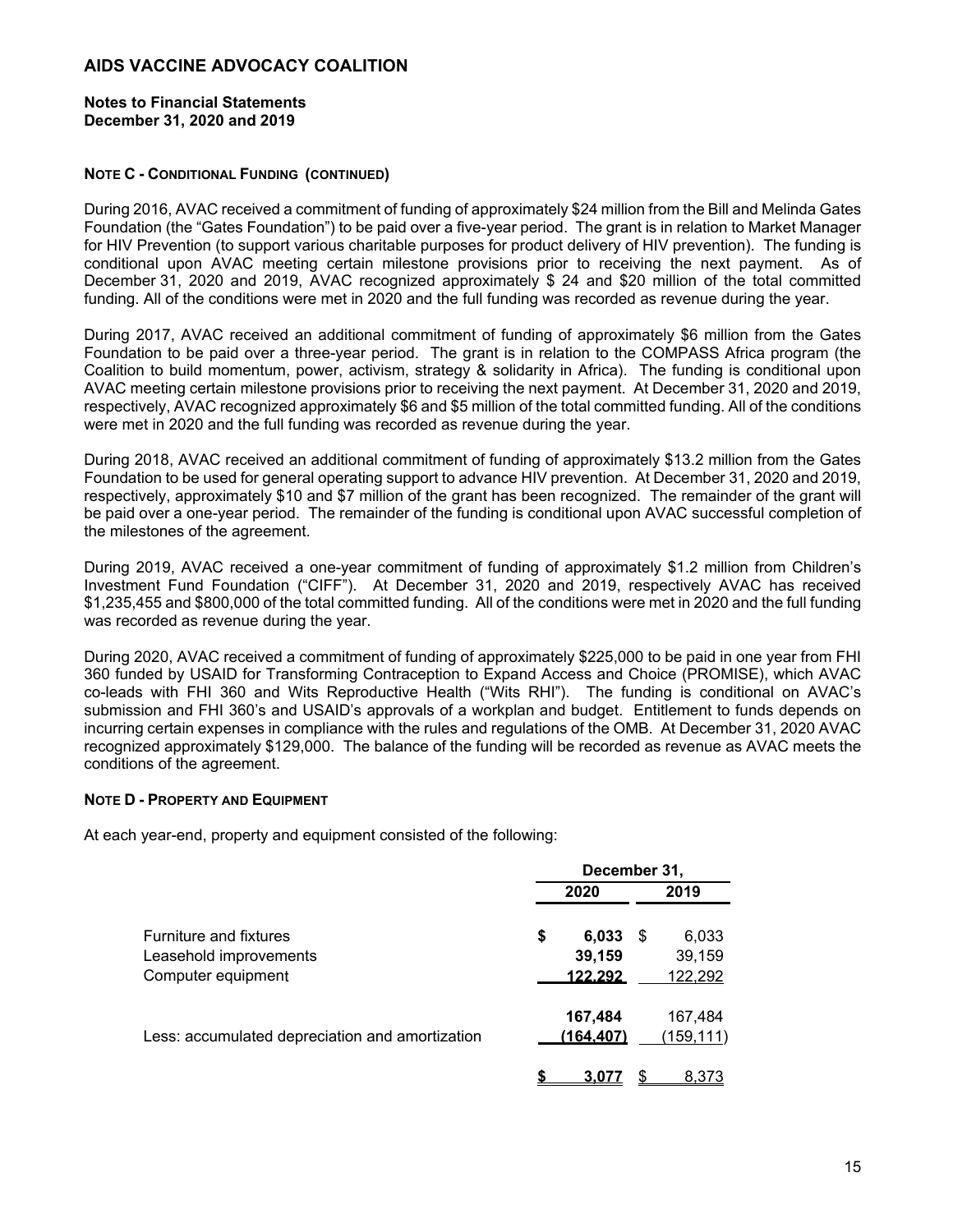#### **Notes to Financial Statements December 31, 2020 and 2019**

#### **NOTE E - NET ASSETS WITH DONOR RESTRICTIONS**

At each year-end, net assets with donor restrictions consisted of the following:

|                                       | December 31,    |                |  |  |
|---------------------------------------|-----------------|----------------|--|--|
|                                       | 2020            | 2019           |  |  |
| Purpose restricted:                   |                 |                |  |  |
| Market manager for HIV program        | $$2,372,963$ \$ |                |  |  |
| COMPASS Africa                        |                 | 617,679        |  |  |
| <b>Family Health International</b>    |                 | 36,064         |  |  |
| <b>COMPASS Bridge</b>                 | 1,996,159       |                |  |  |
| New Venture Fund                      | 250,000         |                |  |  |
| Children's Investment Fund Foundation | 744,821         | 180,898        |  |  |
| Other programs                        | 39.148          | 6,295          |  |  |
| Restricted for time:                  | 5,403,091       | 840.936        |  |  |
| *Bill and Melinda Gates Foundation    | 3.300.000       | 6,440,987      |  |  |
|                                       | 8.703.091       | 7,281,923<br>S |  |  |

At each year-end, net assets released from restrictions consisted of the following:

|                                             | December 31, |                             |  |           |
|---------------------------------------------|--------------|-----------------------------|--|-----------|
|                                             |              | 2020                        |  | 2019      |
| Market manager for HIV program              |              | $$1,103,545$ \$ 6,111,016   |  |           |
| <b>COMPASS Africa</b>                       |              | 2,132,707                   |  | 1,716,462 |
| Family Health International                 |              | 239,161                     |  | 429,131   |
| Children's Investment Fund Foundation       |              | 371,729                     |  | 619,102   |
| USAID-HVBP                                  |              | 3,277,393                   |  |           |
| Bill and Melinda Gates Foundation*          |              | 3,300,000                   |  | 3,300,000 |
| Bill and Melinda Gates Foundation - Compass |              | 313,107                     |  |           |
| Bill and Melinda Gates Foundation - Media   |              |                             |  | 299.101   |
| Other programs                              |              | 10,883                      |  |           |
|                                             |              | $$10.748.525$ $$12.474.812$ |  |           |

**\***Bill and Melinda Gates contributions are subject to the passage of time in relation to the Board approved 2019 through 2021 work-plans and budgets.

#### **NOTE F - PENSION PLAN**

AVAC maintains a defined-contribution plan, established under Section 401(k) of the Code which covers all fulltime employees. Participants can make elective contributions subject to certain limitations. AVAC matches 100% on the first 3% of an employee's elective deferred compensation plus a 50% match on the next 2% of compensation deferred. AVAC contributed approximately \$132,000 and \$121,000, to the plan at December 31, 2020 and 2019, respectively.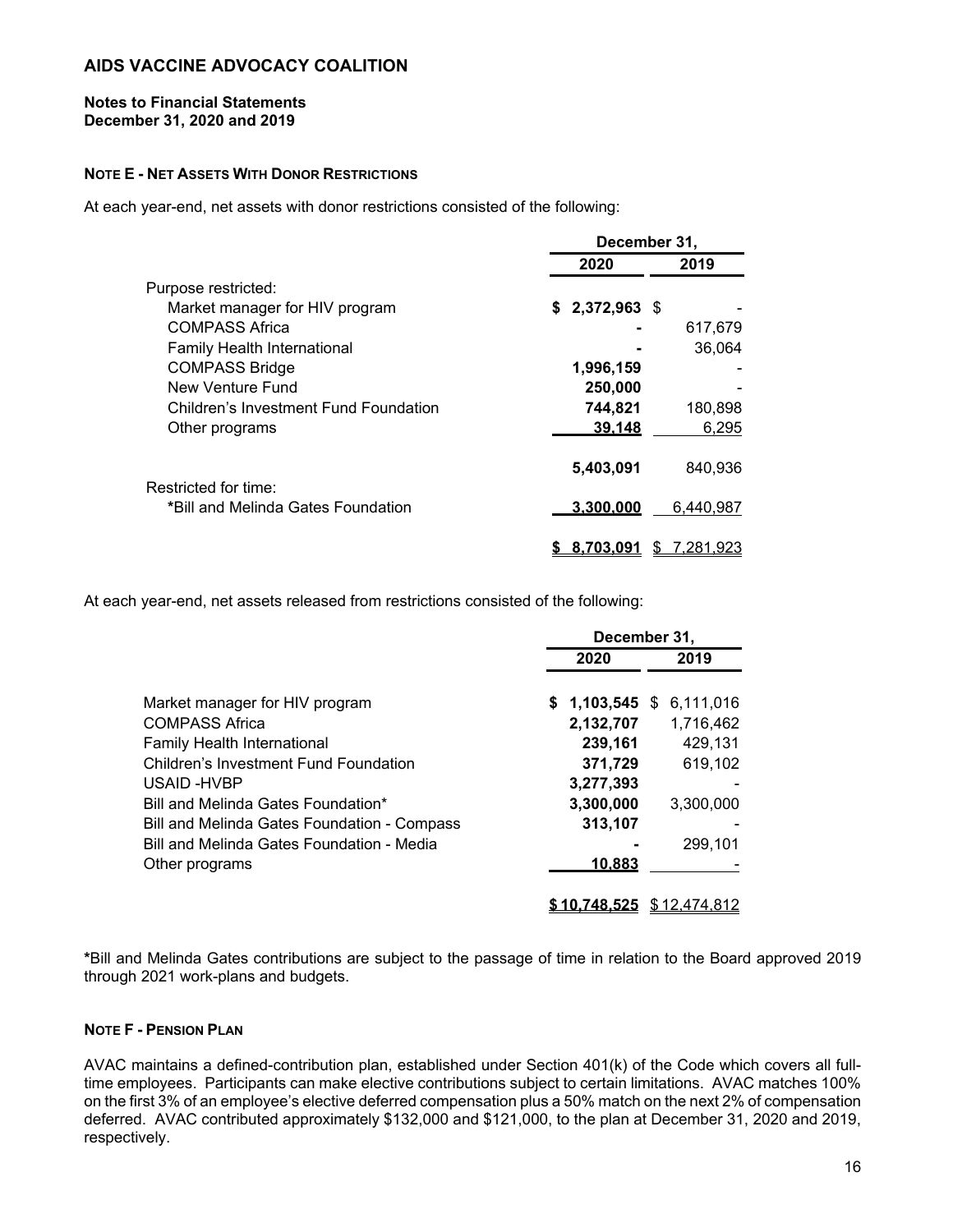#### **Notes to Financial Statements December 31, 2020 and 2019**

#### **NOTE G - BANK LINE OF CREDIT**

In September 2016, AVAC established a line of credit with Amalgamated Bank in the amount of \$600,000, which is collateralized by the general assets of AVAC, bearing interest not to exceed the rate of the greater of 4.5% or the Bank's base rate, plus 1.25% per annum. There were no draw downs on the line of credit during 2020 or 2019. The line of credit has been renewed through September 2021.

#### **NOTE H - CONCENTRATION OF REVENUE**

During 2020 and 2019, AVAC received grants and contributions from two major unrelated parties that represented approximately 86% and 87%, respectively, of total support and revenues. These contributions are concentration of revenues to AVAC and AVAC's operation may be significantly affected should this level of funding cease.

#### **NOTE I - CONCENTRATION OF CREDIT RISK**

AVAC maintains its cash in high-credit-quality financial institutions in amounts which, at times, may exceed federally insured limits. AVAC has not experienced any losses in such accounts, and management believes that AVAC is not exposed to any significant risk of loss due to the failure of the financial institutions.

#### **NOTE J - COMMITMENTS, CONTINGENCY AND OTHER UNCERTAINTY**

#### **[1] Leases:**

In January 2011, AVAC entered into an operating lease agreement for office space with an unrelated party that expires in March 2021. AVAC is also obligated under various non-cancelable operating leases for equipment that expire in 2022. Rent expense related to the office space for the years ended December 31, 2020 and 2019 was approximately \$186,000 and 187,000, respectively. The amount due for the period of 1/1/2021 through 4/30/2021 is \$54,600.

AVAC executed an addendum to its office space lease agreement in March 2017, with their landlord to use a meeting space requiring monthly payments of \$3,125. The agreement expires April 30, 2021 and can be terminated by the landlord at any time. Management has decided not to renew the leases for the office spaces and the operating leases for the equipment.

#### **[2] Government funding:**

Government-funded activities are subject to audit by the applicable granting agencies. For the years ended December 31, 2020 and 2019, there were no material obligations outstanding as a result of such audits. Management believes that no material obligations will result from any future audits of such activities.

#### **[3] Other contracts:**

AVAC enters into various contracts for professional and other services in the normal course of its business, which are typically renewable on a year-to-year basis.

#### **[4] COVID-19:**

The extent of the impact of the coronavirus ("COVID-19") outbreak on the operational and financial performance of AVAC will depend on the continued future developments, including the duration and spread of the outbreak and related travel advisories and restrictions and the impact of COVID-19 on overall demand for AVAC's services, all of which are highly uncertain and cannot be predicted. If demand for AVAC's services are impacted for an extended period, results of operations may be materially adversely affected.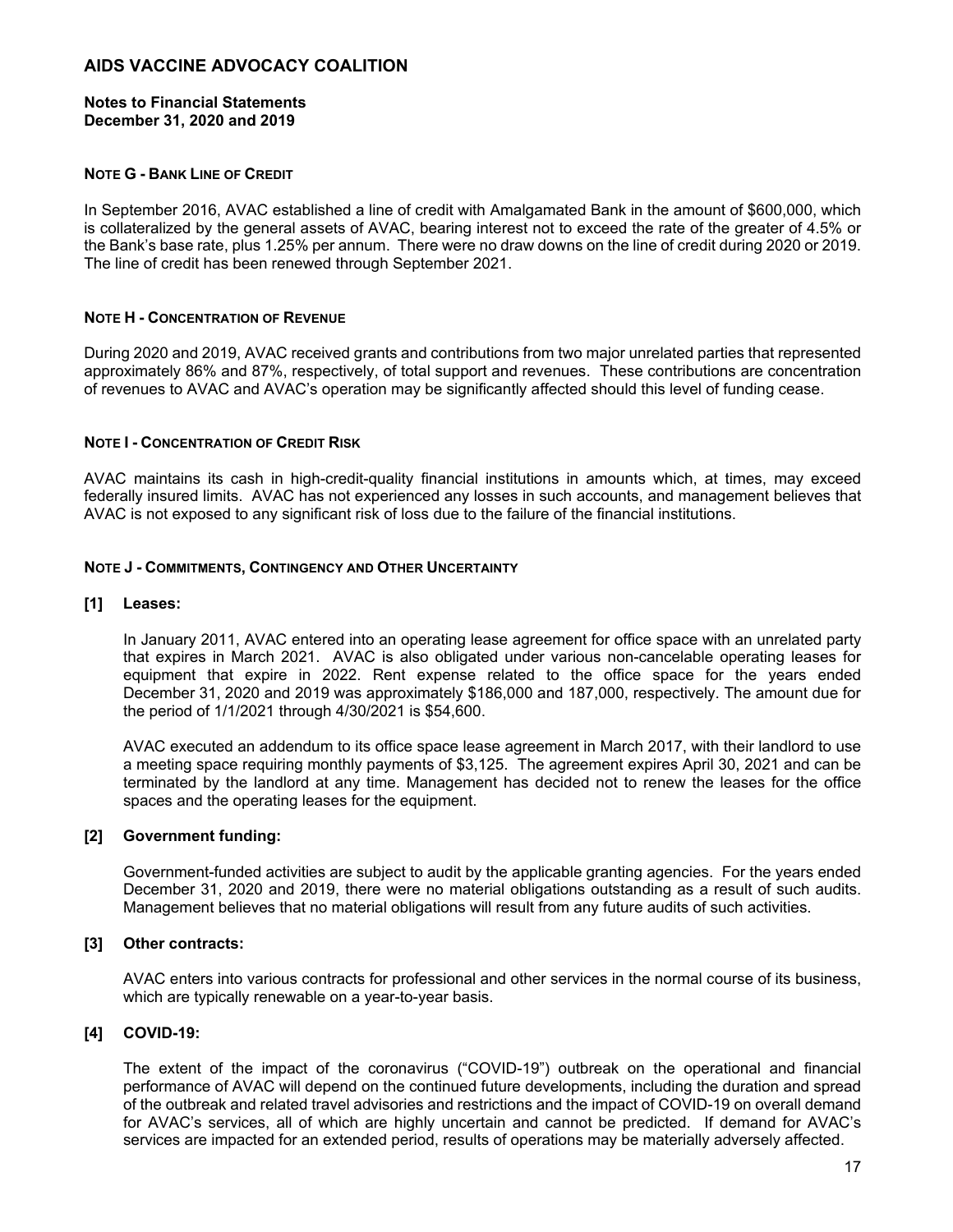#### **Notes to Financial Statements December 31, 2020 and 2019**

#### **NOTE K - LIQUIDITY AND AVAILABILITY OF RESOURCES**

The following reflects AVAC's financial assets as of the statements of financial position date, reduced by amounts not available for general use within one year because of donor-imposed restrictions:

|                                                                                                                                                                           | December 31,                          |                           |  |
|---------------------------------------------------------------------------------------------------------------------------------------------------------------------------|---------------------------------------|---------------------------|--|
|                                                                                                                                                                           | 2020                                  | 2019                      |  |
| Cash and cash equivalents<br>Grants, contributions, and other receivables                                                                                                 | $$5,828,712 \$4,719,231$<br>3.590.400 | 7,120,724                 |  |
| Total financial assets available within one year                                                                                                                          | <u>9.419.112_</u>                     | 11,839,955                |  |
| Less:<br>Amounts unavailable for general expenditures within one year, due to:<br>Restrictions for the passage of time<br>Restrictions by donors for purpose restrictions | (3,300,000)<br>(5.403.091)            | (6,440,987)<br>(840, 936) |  |
| Total amounts unavailable for general expenditure within year                                                                                                             | <u>(8.703.091)</u>                    | (7, 281, 923)             |  |
| Total financial assets available to meet cash needs for general<br>expenditure within one year                                                                            | 716.021                               | \$4,558,032               |  |

#### **Liquidity policy:**

AVAC maintains a sufficient level of operating cash to be available for its general expenditures, liabilities and other obligations as they come due, as part of AVAC's liquidity management. AVAC also has a committed line of credit to help manage unanticipated liquidity needs, if needed.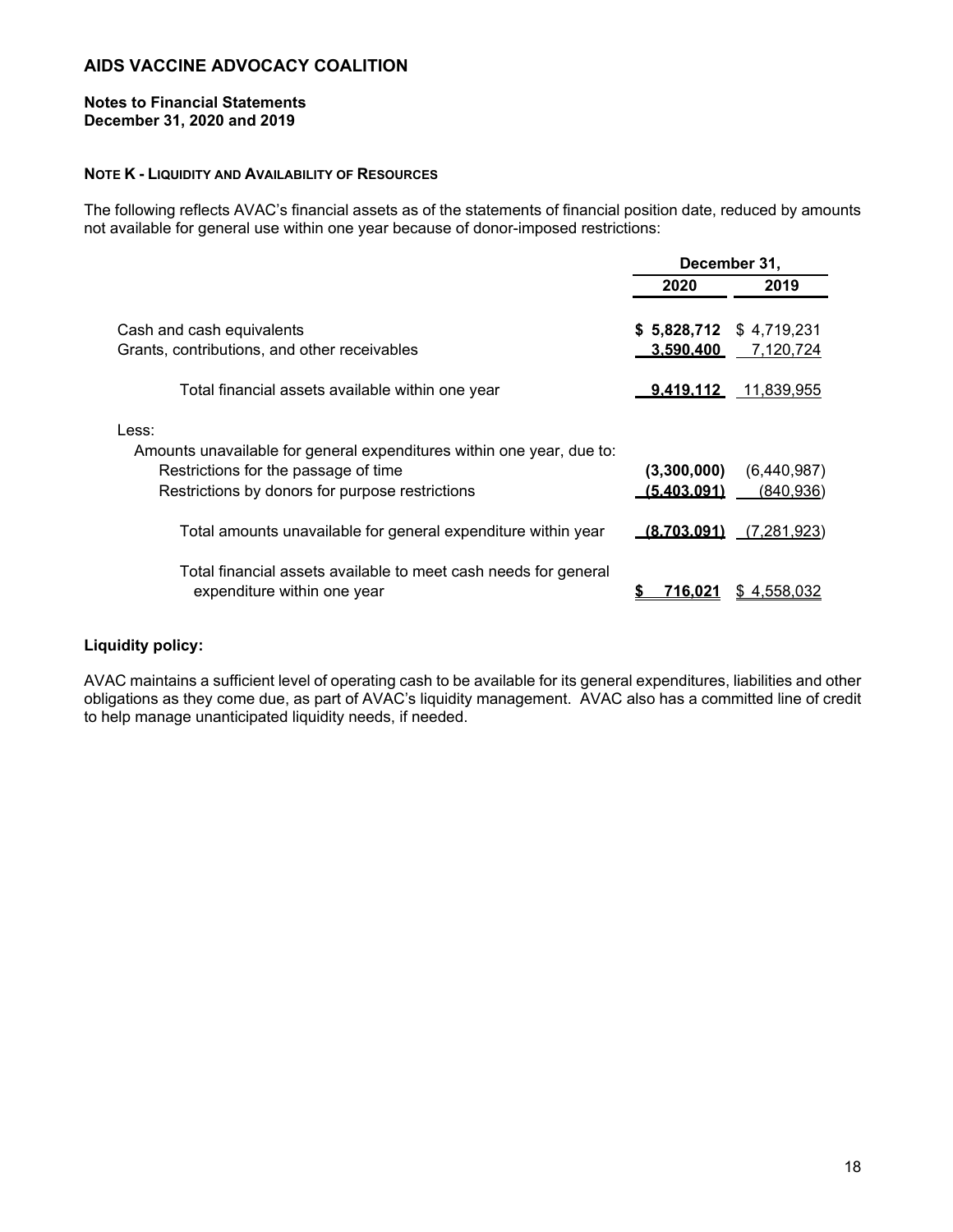#### **INDEPENDENT AUDITORS' REPORT ON INTERNAL CONTROL OVER FINANCIAL REPORTING AND ON COMPLIANCE AND OTHER MATTERS BASED ON AN AUDIT OF FINANCIAL STATEMENTS PERFORMED IN ACCORDANCE WITH GOVERNMENT AUDITING STANDARDS**

Board of Directors AIDS Vaccine Advocacy Coalition

We have audited, in accordance with the auditing standards generally accepted in the United States of America and the standards applicable to financial audits contained in *Government Auditing Standards* issued by the Comptroller General of the United States, the financial statements of AIDS Vaccine Advocacy Coalition ("AVAC"), which comprise the statement of financial position as of December 31, 2020, the related statements of activities, functional expenses and cash flows for the year then ended, and the related notes to the financial statements, and have issued our report thereon dated November 12, 2021.

#### *Internal Control Over Financial Reporting*

In planning and performing our audit of the financial statements, we considered AVAC's internal control over financial reporting (internal control) to determine the audit procedures that are appropriate in the circumstances for the purpose of expressing our opinion on the financial statements, but not for the purpose of expressing an opinion on the effectiveness of AVAC's internal control. Accordingly, we do not express an opinion on the effectiveness of AVAC's internal control.

A deficiency in internal control exists when the design or operation of a control does not allow management or employees, in the normal course of performing their assigned functions, to prevent, or detect and correct misstatements on a timely basis. A material weakness is a deficiency, or combination of deficiencies, in internal control, such that there is a reasonable possibility that a material misstatement of the organization's financial statements will not be prevented, or detected and corrected on a timely basis. A significant deficiency is a deficiency, or a combination of deficiencies, in internal control that is less severe than a material weakness, yet important enough to merit attention by those charged with governance.

Our consideration of internal control over financial reporting was for the limited purpose described in the first paragraph of this section and was not designed to identify all deficiencies in internal control that might be material weaknesses or significant deficiencies. Given these limitations, during our audit we did not identify any deficiencies in internal control that we consider to be material weaknesses. However, material weaknesses may exist that have not been identified.

#### *Compliance and Other Matters*

As part of obtaining reasonable assurance about whether AVAC's financial statements are free from material misstatement, we performed tests of its compliance with certain provisions of laws, regulations, contracts, and grant agreements, noncompliance with, which could have a direct and material effect on the determination of financial-statement amounts. However, providing an opinion on compliance with those provisions was not an objective of our audit and, accordingly, we do not express such an opinion. The results of our tests disclosed no instances of noncompliance or other matters that are required to be reported under *Government Auditing Standards*.

"EisnerAmper" is the brand name under which EisnerAmper LLP and Eisner Advisory Group LLC provide professional services. 19 EisnerAmper LLP and Eisner Advisory Group LLC are independently owned firms that practice in an alternative practice structure in accordance with the AICPA Code of Professional Conduct and applicable law, regulations and professional standards. EisnerAmper LLP is a licensed CPA firm that provides attest services, and Eisner Advisory Group LLC and its subsidiary entities provide tax and business consulting services. Eisner Advisory Group LLC and its subsidiary entities are not licensed CPA firms.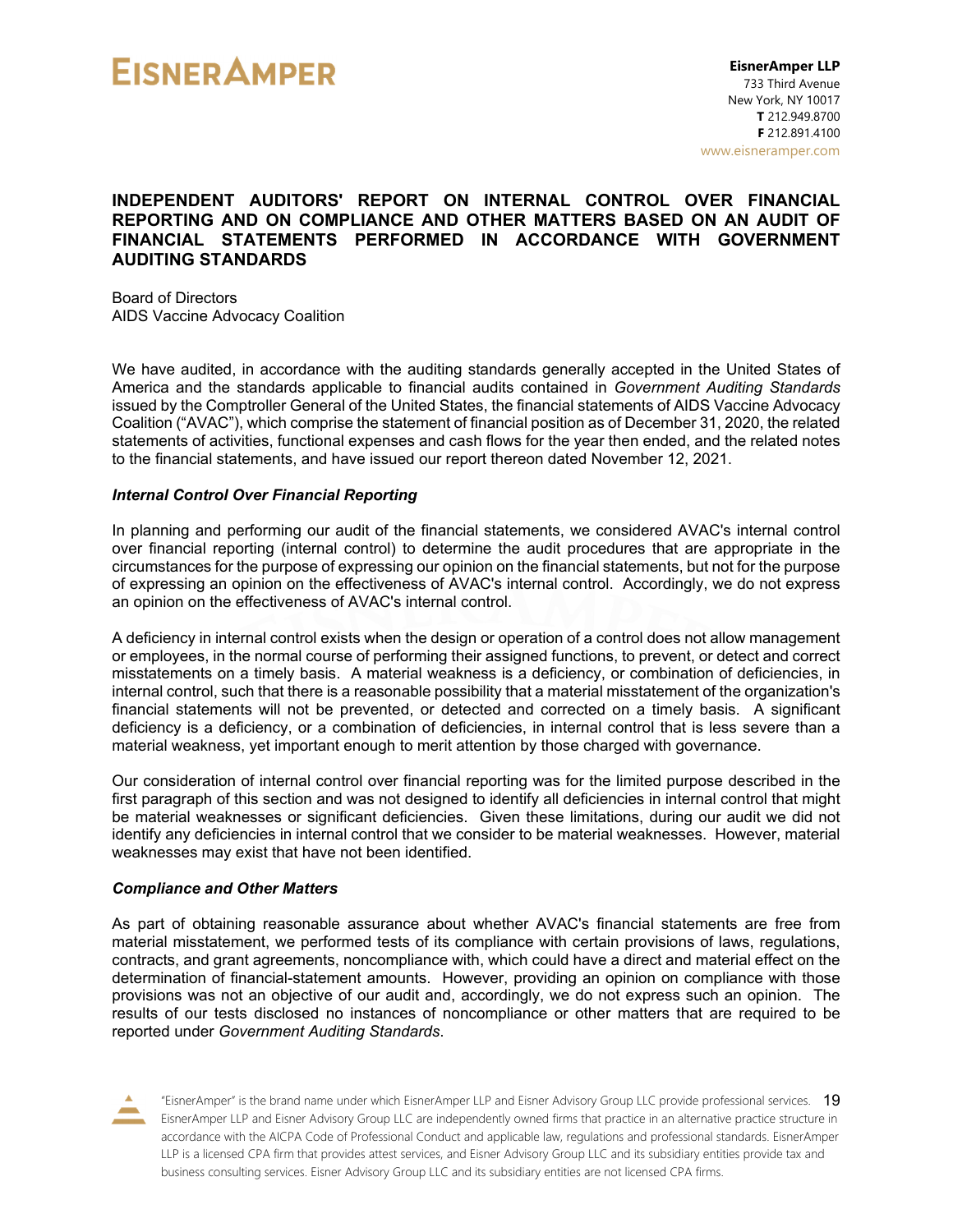#### *Purpose of this Report*

The purpose of this report is solely to describe the scope of our testing of internal control and compliance, and the results of that testing, and not to provide an opinion on the effectiveness of AVAC's internal control or on compliance. This report is an integral part of an audit performed in accordance with *Government Auditing Standards* in considering AVAC's internal control and compliance. Accordingly, this communication is not suitable for any other purpose.

Eisnerflmper LLP

EISNERAMPER LLP New York, New York November 12, 2021

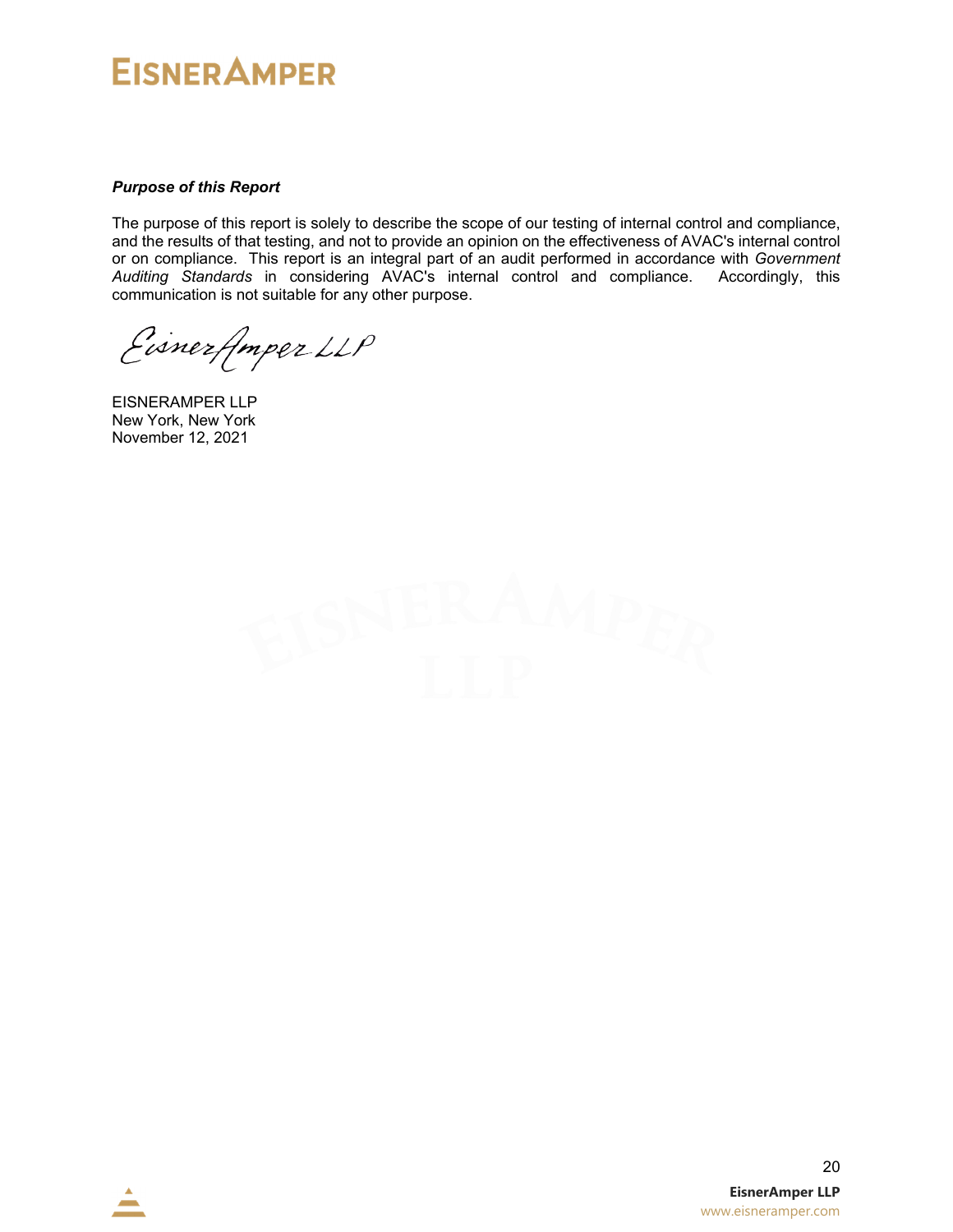#### **INDEPENDENT AUDITORS' REPORT ON COMPLIANCE FOR ITS MAJOR FEDERAL PROGRAM AND ON INTERNAL CONTROL OVER COMPLIANCE REQUIRED BY THE UNIFORM GUIDANCE**

Board of Directors AIDS Vaccine Advocacy Coalition

#### **Report on Compliance for Its Major Federal Program**

We have audited AIDS Vaccine Advocacy Coalition ("AVAC") compliance with the types of compliance requirements described in the Office of Management and Budget ("OMB") *Compliance Supplement* that could have a direct and material effect on AVAC's major federal program for the year ended December 31, 2020. AVAC's major federal program is identified in the summary of auditors' results section of the accompanying schedule of findings and questioned costs.

#### *Management's Responsibility*

Management is responsible for compliance with federal statutes, regulations and the terms and conditions of its federal awards applicable to its federal programs.

#### *Auditor's Responsibility*

Our responsibility is to express an opinion on compliance for AVAC's major federal program, based on our audit of the types of compliance requirements referred to above. We conducted our audit of compliance in accordance with auditing standards generally accepted in the United States of America; the standards applicable to financial audits contained in *Government Auditing Standards*, issued by the Comptroller General of the United States; and the audit requirements of *Title 2 U.S. Code of Federal Regulations Part 200, Uniform Administrative Requirements, Cost Principles, and Audit Requirements for Federal Awards* (Uniform Guidance). Those standards and the Uniform Guidance require that we plan and perform the audit to obtain reasonable assurance about whether noncompliance with the types of compliance requirements referred to above that could have a direct and material effect on a major federal program occurred. An audit includes examining, on a test basis, evidence about AVAC's compliance with those requirements and performing such other procedures as we considered necessary in the circumstances.

We believe that our audit provides a reasonable basis for our opinion on compliance for the major federal program. However, our audit does not provide a legal determination of AVAC's compliance.

#### *Opinion on Major Federal Program*

In our opinion, AVAC complied, in all material respects, with the types of compliance requirements referred to above that could have a direct and material effect on its major federal program for the year ended December 31, 2020.



"EisnerAmper" is the brand name under which EisnerAmper LLP and Eisner Advisory Group LLC provide professional services.  $21$ EisnerAmper LLP and Eisner Advisory Group LLC are independently owned firms that practice in an alternative practice structure in accordance with the AICPA Code of Professional Conduct and applicable law, regulations and professional standards. EisnerAmper LLP is a licensed CPA firm that provides attest services, and Eisner Advisory Group LLC and its subsidiary entities provide tax and business consulting services. Eisner Advisory Group LLC and its subsidiary entities are not licensed CPA firms.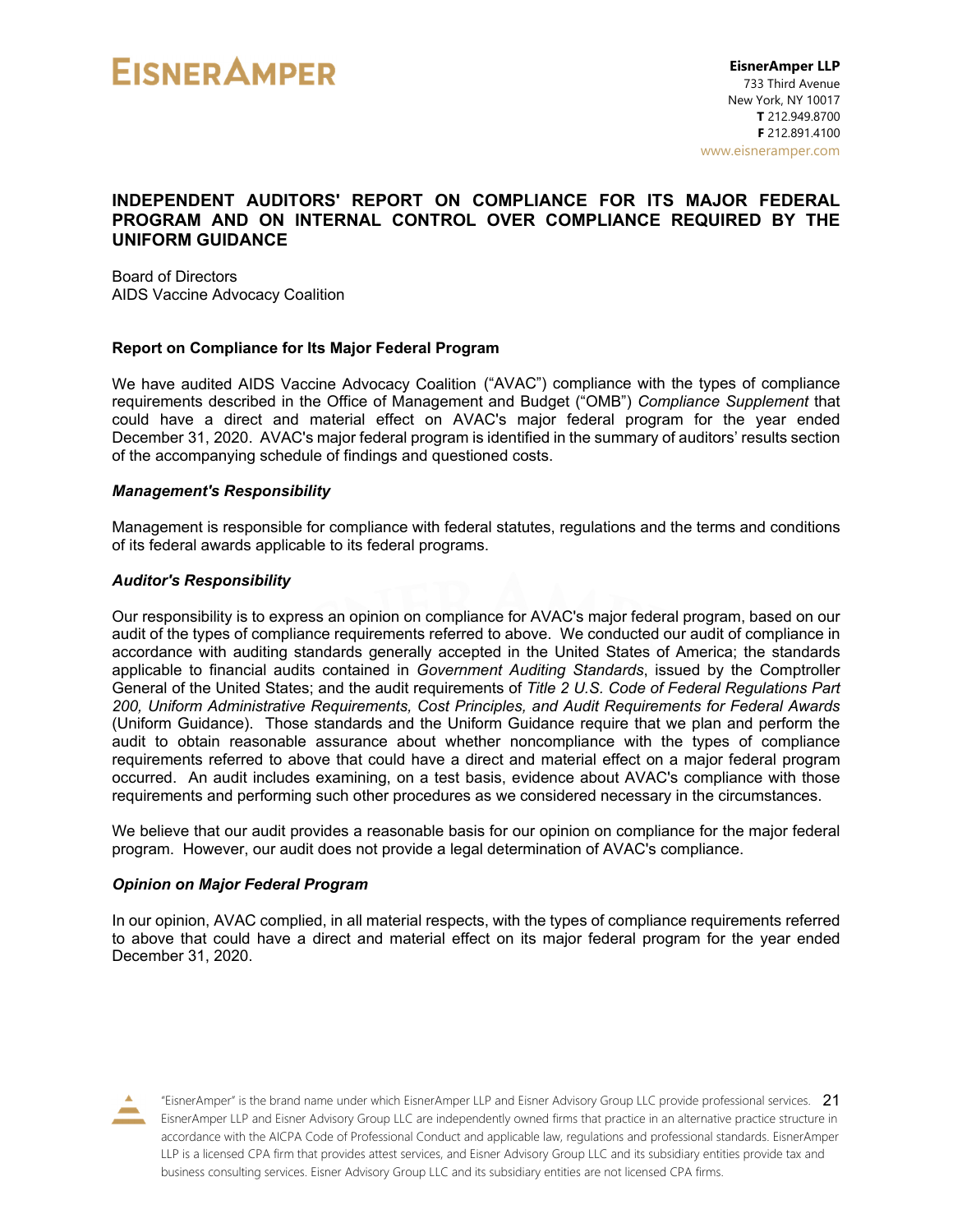#### *Report on Internal Control Over Compliance*

Management of AVAC is responsible for establishing and maintaining effective internal control over compliance with the aforementioned types of compliance requirements. In planning and performing our audit of compliance, we considered AVAC's internal control over compliance with the types of requirements that could have a direct and material effect on the major federal program to determine the auditing procedures that are appropriate in the circumstances for the purpose of expressing an opinion on compliance for the major federal program and to test and report on internal control over compliance in accordance with the Uniform Guidance, but not for the purpose of expressing an opinion on the effectiveness of internal control over compliance. Accordingly, we do not express an opinion on the effectiveness of AVAC's internal control over compliance.

A deficiency in internal control over compliance exists when the design or operation of a control over compliance does not allow management or employees, in the normal course of performing their assigned functions, to prevent, or to detect and correct, noncompliance with a type of compliance requirement of a federal program on a timely basis. A material weakness in internal control over compliance is a deficiency, or combination of deficiencies, in internal control over compliance, such that there is a reasonable possibility that material noncompliance with a type of compliance requirement of a federal program will not be prevented, or detected and corrected, on a timely basis. A significant deficiency in internal control over compliance is a deficiency, or a combination of deficiencies, in internal control over compliance with a type of compliance requirement of a federal program that is less severe than a material weakness in internal control over compliance, yet important enough to merit attention by those charged with governance.

Our consideration of internal control over compliance was for the limited purpose described in the first paragraph of this section and was not designed to identify all deficiencies in internal control over compliance that might be material weaknesses or significant deficiencies. We did not identify any deficiencies in internal control over compliance that we consider to be material weaknesses. However, material weaknesses may exist that have not been identified.

The purpose of this report on internal control over compliance is solely to describe the scope of our testing of internal control over compliance and the results of that testing based on the requirements of the Uniform Guidance. Accordingly, this report is not suitable for any other purpose.

Eisnerfmper LLP

EISNERAMPER LLP New York, New York November 12, 2021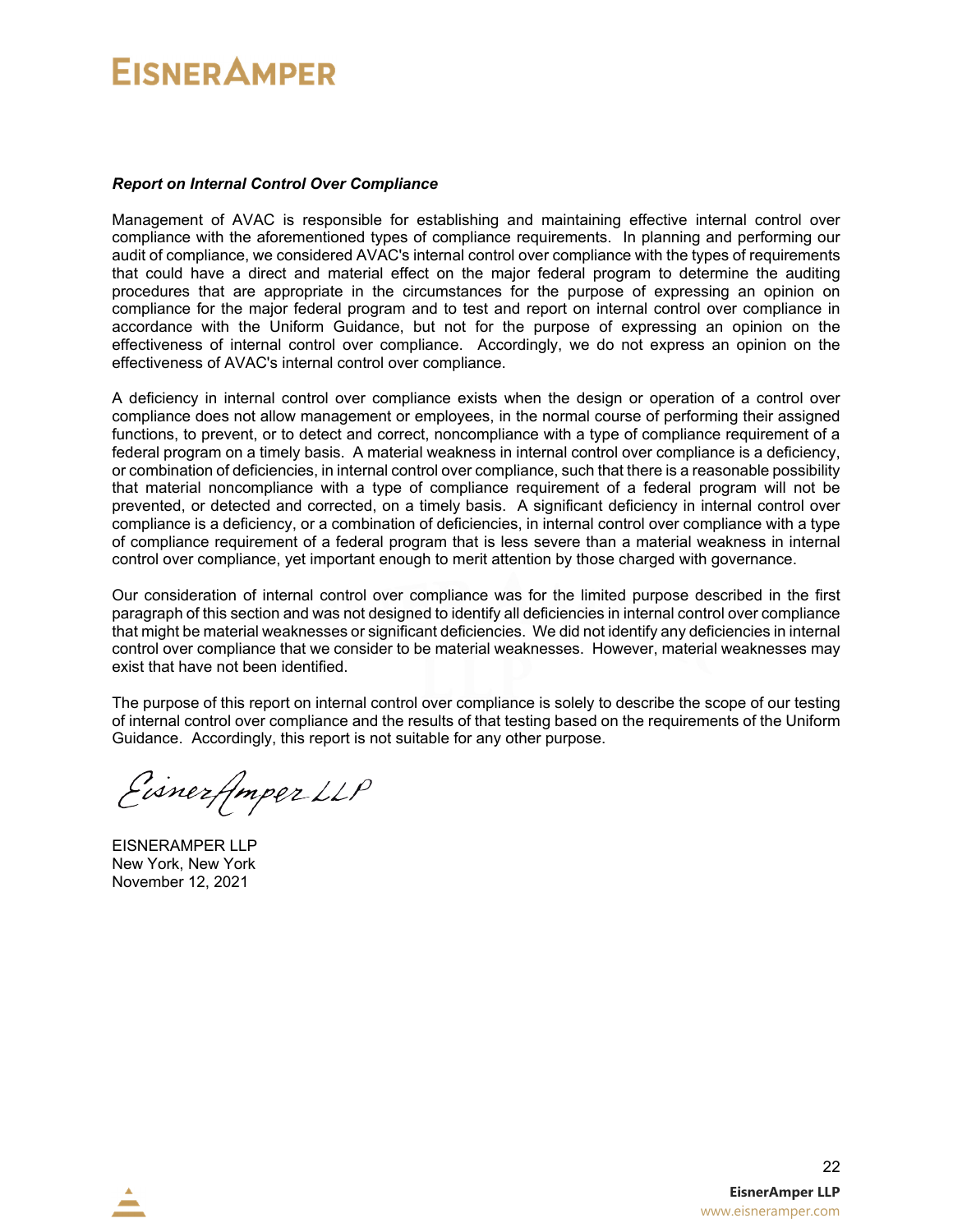#### **Schedule of Findings and Questioned Costs Year Ended December 31, 2020**

#### **Section I - Summary of Auditors' Results**

#### **Financial Statements**

Type of report the auditor issued on whether the financial statements audited were prepared in accordance with U.S. GAAP: Unmodified

Internal control over financial reporting:

 Material weaknesses identified: No Significant deficiencies identified: None reported

Noncompliance material to financial statements noted: No

#### **Federal Awards**

Internal control over major programs:

 Material weaknesses identified: No Significant deficiencies identified: None reported

Type of auditors' report issued on compliance for major programs: Unmodified

Any audit findings disclosed that are required to be reported in accordance with Title 2 U.S. Code of Federal Regulations Part 200, Section 516 (a): No

Identification of major programs:

#### **CFDA Name of Federal Program**

98.001 USAID Foreign Assistance for Programs Overseas

Dollar threshold used to distinguish between Type A and Type B programs: \$750,000

Auditee qualified as low-risk auditee: Yes

#### **Section II - Financial Statement Findings**

No matters reported for the year ended December 31, 2020.

#### **Section III - Federal Award Findings and Questioned Costs**

No matters reported for the year ended December 31, 2020.

#### **Section IV - Prior Period Findings**

No matters reported in the prior year.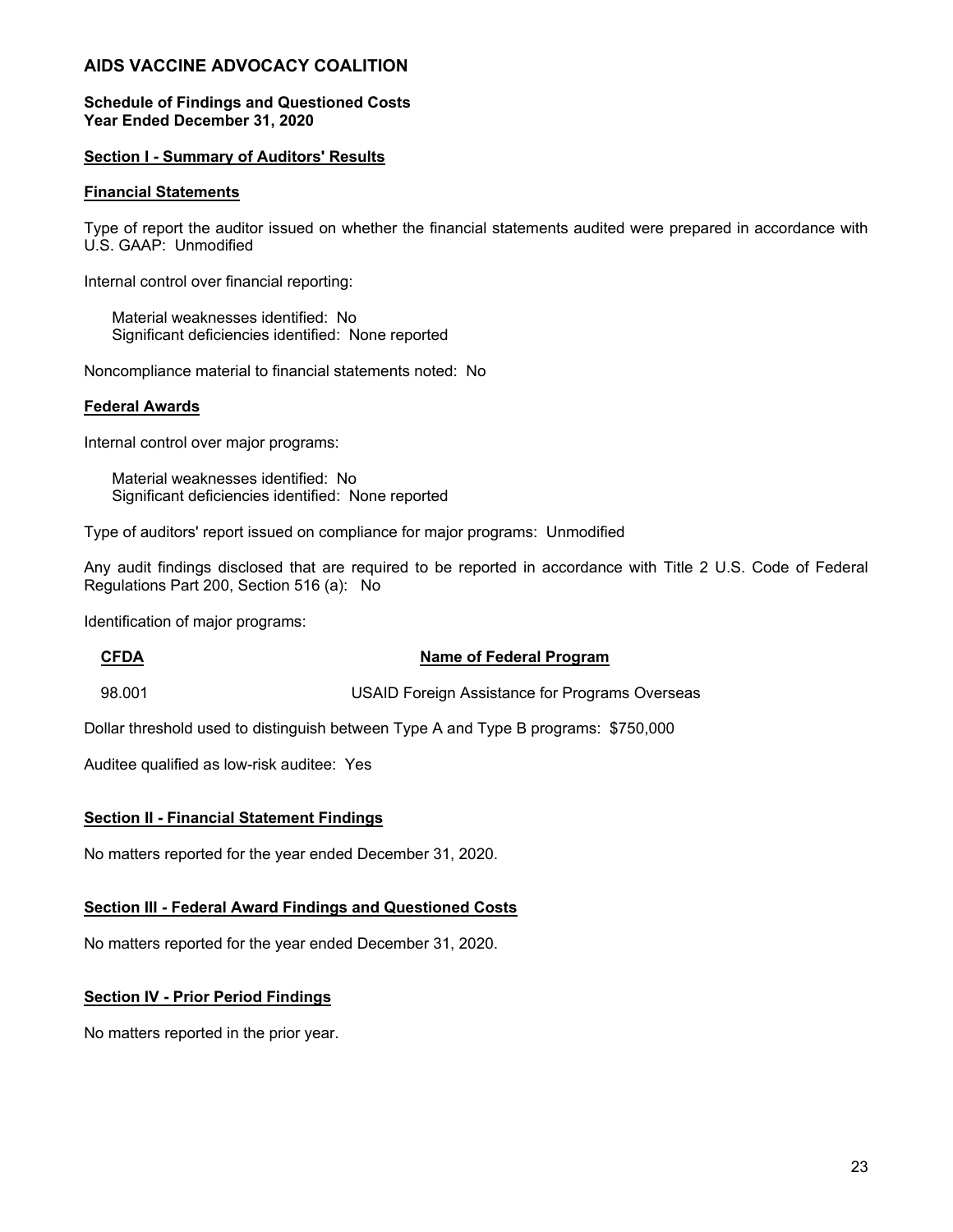## **SUPPLEMENTARY SCHEDULE**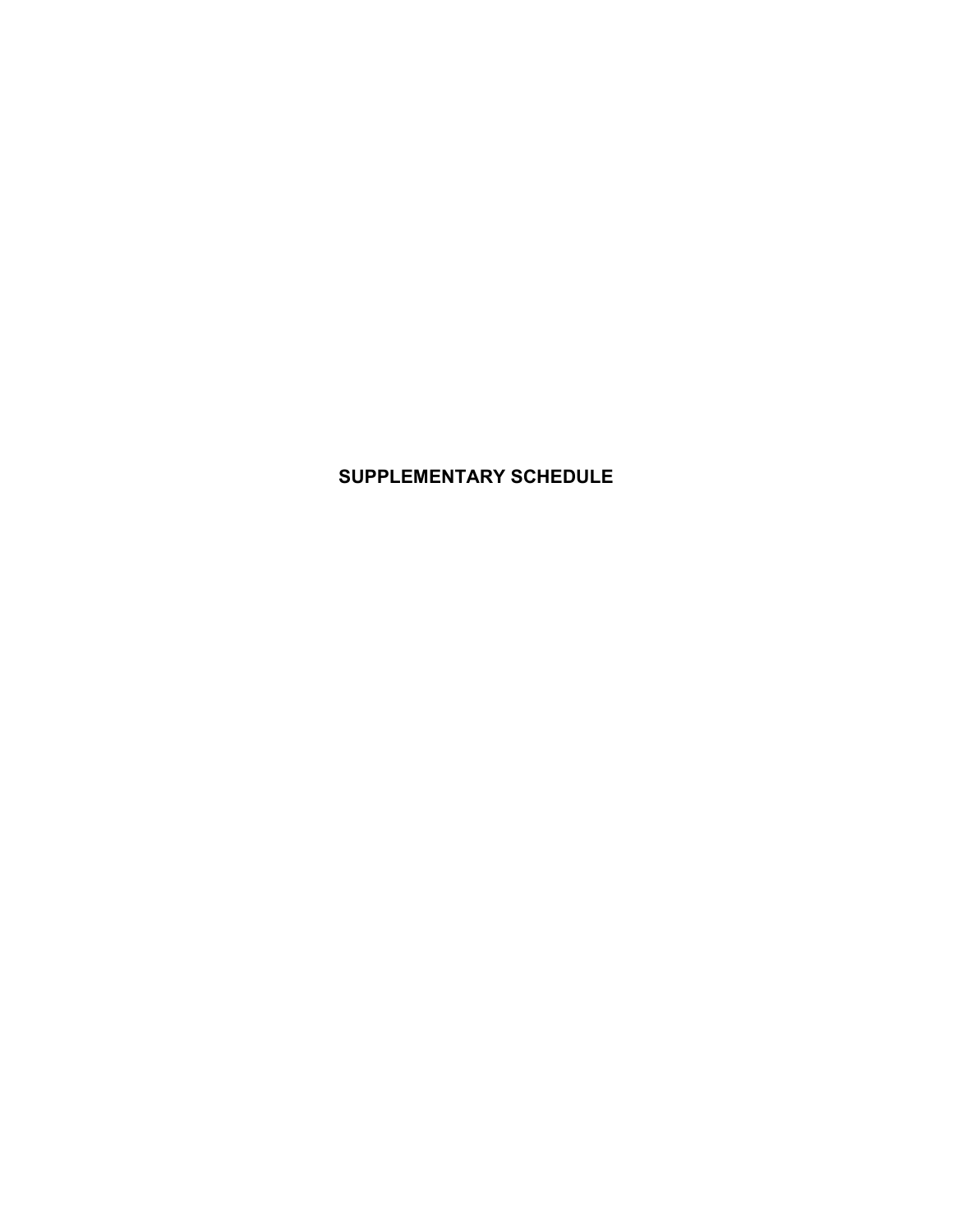#### **Schedule of Expenditures of Federal Awards Year Ended December 31, 2020**

| Agency/Program                                                                                        | Federal<br><b>CFDA#</b> | <b>Entity</b><br>Identifying<br><b>Number</b> | Pass-<br>Through to<br><b>Subrecipients</b> |              | Federal<br><b>Expenditures</b> |           |
|-------------------------------------------------------------------------------------------------------|-------------------------|-----------------------------------------------|---------------------------------------------|--------------|--------------------------------|-----------|
| U.S. Agency for International Development:<br>Direct Federal Funding:                                 |                         |                                               |                                             |              |                                |           |
| Foreign Assistance for Programs Overseas:                                                             |                         |                                               |                                             |              |                                |           |
| HIV Vaccine and Biomedical Prevention Research Project                                                | 98.001                  |                                               |                                             | 1,066,414 \$ |                                | 3,277,393 |
| Passthrough from Family Health International:                                                         |                         |                                               |                                             |              |                                |           |
| Foreign Assistance for Programs Overseas<br>Optimizing Prevention Technology Introduction on Schedule | 98.001                  | AID-OAAA-A15-00035                            |                                             |              |                                | 74,567    |
| Passthrough from Family Health International:                                                         |                         |                                               |                                             |              |                                |           |
| Foreign Assistance for Programs Overseas                                                              |                         |                                               |                                             |              |                                |           |
| Transforming Contraception to Expand Access and Choice                                                | 98.001                  | AID-OAAA-A15-00045                            |                                             |              |                                | 128.530   |
| <b>Totals</b>                                                                                         |                         |                                               |                                             | 1,066,414    |                                | 3,480,490 |